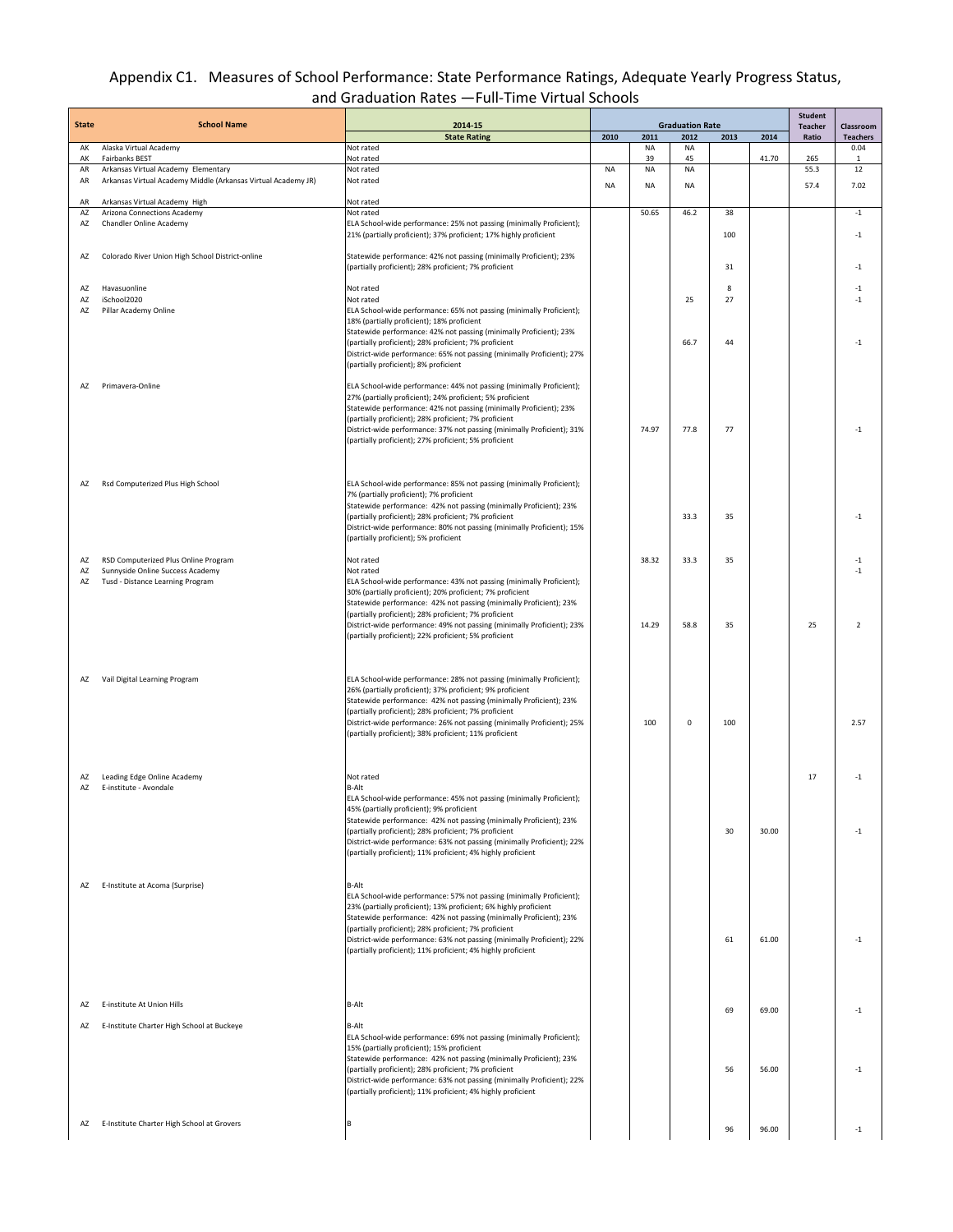| <b>State</b> | <b>School Name</b>                                                                            | 2014-15                                                                                                                                                                                                                                                                                                                                                                                                           | <b>Graduation Rate</b> |           |                |      | <b>Student</b><br><b>Teacher</b> | Classroom  |                 |
|--------------|-----------------------------------------------------------------------------------------------|-------------------------------------------------------------------------------------------------------------------------------------------------------------------------------------------------------------------------------------------------------------------------------------------------------------------------------------------------------------------------------------------------------------------|------------------------|-----------|----------------|------|----------------------------------|------------|-----------------|
|              |                                                                                               | <b>State Rating</b>                                                                                                                                                                                                                                                                                                                                                                                               | 2010                   | 2011      | 2012           | 2013 | 2014                             | Ratio      | <b>Teachers</b> |
| AZ           | E-Institute Charter High School at Metro                                                      | C-Alt<br>ELA School-wide performance: 57% not passing (minimally Proficient);<br>32% (partially proficient); 9% proficient<br>Statewide performance: 42% not passing (minimally Proficient); 23%<br>(partially proficient); 28% proficient; 7% proficient<br>District-wide performance: 63% not passing (minimally Proficient); 22%<br>(partially proficient); 11% proficient; 4% highly proficient               |                        |           |                | 23   | 23.00                            |            | $-1$            |
| AZ           | Mosaica Online Of Arizona (name change from Mercury Oonline<br>Academy of Arizona)            | ELA School-wide performance: 44% not passing (minimally Proficient);<br>28% (partially proficient); 24% proficient; 4% highly proficient<br>Statewide performance: 42% not passing (minimally Proficient); 23%<br>(partially proficient); 28% proficient; 7% proficient<br>District-wide performance: 44% not passing (minimally Proficient); 22%<br>(partially proficient); 32% proficient; 3% highly proficient |                        |           | N/A            | 100  |                                  |            | $-1$            |
| AZ           | Mosaica Online High School of Arizona (opened in 2011)                                        | ELA School-wide performance: 37% not passing (minimally Proficient);<br>32% (partially proficient); 32% proficient<br>Statewide performance: 42% not passing (minimally Proficient); 23%<br>(partially proficient); 28% proficient; 7% proficient<br>District-wide performance: 38% not passing (minimally Proficient); 31%<br>(partially proficient); 31% proficient                                             |                        |           |                |      |                                  |            | $-1$            |
| AZ           | Arizona Virtual Academy                                                                       | ELA School-wide performance: 43% not passing (minimally Proficient);<br>25% (partially proficient); 27% proficient; 6% highly proficient<br>Statewide performance: 42% not passing (minimally Proficient); 23%<br>(partially proficient); 28% proficient; 7% proficient<br>District-wide performance: 45% not passing (minimally Proficient); 24%<br>(partially proficient); 25% proficient; 6% highly proficient |                        | 30.32     | 28.7           | 28   |                                  |            | $-1$            |
| AZ           | Insight Academy of Arizona                                                                    | ELA School-wide performance: 57% not passing (minimally Proficient);<br>23% (partially proficient); 15% proficient; 3% highly proficient<br>Statewide performance: 42% not passing (minimally Proficient); 23%<br>(partially proficient); 28% proficient; 7% proficient<br>District-wide performance: 45% not passing (minimally Proficient); 24%<br>(partially proficient); 25% proficient; 6% highly proficient |                        |           |                |      |                                  |            | $-1$            |
| AZ           | Sequoia Choice School Arizona Distance Learning Sc                                            | ELA School-wide performance: 42% not passing (minimally Proficient);<br>23% (partially proficient); 28% proficient; 6% highly proficient<br>Statewide performance: 42% not passing (minimally Proficient); 23%<br>(partially proficient); 28% proficient; 7% proficient<br>District-wide performance: 45% not passing (minimally Proficient); 24%<br>(partially proficient); 24% proficient; 6% highly proficient |                        | 37.23     | 37             | 28   |                                  |            | $-1$            |
| AZ           | Life Skills Center of Arizona Online Education Academy (closed)                               | Not rated                                                                                                                                                                                                                                                                                                                                                                                                         |                        |           |                |      |                                  |            |                 |
|              |                                                                                               |                                                                                                                                                                                                                                                                                                                                                                                                                   |                        |           |                |      |                                  |            |                 |
| AZ           | Wickenburg Virtual Academy                                                                    | ELA School-wide performance: 39% not passing (minimally Proficient);<br>39% (partially proficient); 32% proficient<br>Statewide performance: 42% not passing (minimally Proficient); 23%<br>(partially proficient); 28% proficient; 7% proficient<br>District-wide performance: 49% not passing (minimally Proficient); 24%<br>(partially proficient); 24% proficient; 3% highly proficient                       |                        |           |                |      |                                  |            | 4.74            |
| CA           | Southern California Online Academy (closed 2015)                                              | 53% met and exceeded the ELA standards, 9 percentage points higher<br>than students statewide<br>24% met and exceeded the Math standards, 9 percentage points lower                                                                                                                                                                                                                                               |                        |           |                |      |                                  |            |                 |
| CA           | Capistrano Connections Academy                                                                | than students statewide<br>64% met and exceeded the ELA standards, 20 percentage points higher<br>than students statewide<br>31% met and exceeded the Math standards, 2 percentage points lower                                                                                                                                                                                                                   |                        | 57.27     | 55.06          |      |                                  | 25         | 68.55           |
| CA           | Central California Connections Academy                                                        | than students statewide<br>49% met and exceeded the ELA standards, 5 percentage points higher<br>than students statewide                                                                                                                                                                                                                                                                                          |                        | <b>NA</b> | 69.23          |      |                                  | 30.6       | 11.62           |
| CA           | Clovis Online School (Clovis Online Charter)                                                  | 27% met and exceeded the Math standards, 6 percentage points lower<br>than students statewide<br>50% met and exceeded the ELA standards, 6 percentage points higher<br>than students statewide                                                                                                                                                                                                                    |                        | 50        | 36.23          |      |                                  | 20.9       | 12.5            |
| CA           | Juniper Ridge Virtual Academy Charter (closed 2015)                                           | 18% met and exceeded the Math standards, 15 percentage points lower<br>than students statewide<br>33% met and exceeded the ELA standards                                                                                                                                                                                                                                                                          |                        |           |                |      |                                  |            |                 |
| CA           | Los Angeles County Online High School                                                         | 31% met and exceeded the ELA standards, 13 percentage points lower                                                                                                                                                                                                                                                                                                                                                |                        |           |                |      |                                  |            |                 |
|              |                                                                                               | than students statewide<br>6% met and exceeded the Math standards, 27 percentage points lower<br>than students statewide                                                                                                                                                                                                                                                                                          |                        | 21.95     | 25.64          |      |                                  | 30         | 20.5            |
| CA           | National University Academy                                                                   | 46% met and exceeded the ELA standards, 2 percentage points higher<br>than students statewide                                                                                                                                                                                                                                                                                                                     |                        |           | 33.33          |      |                                  | 19.1       | 24.3            |
|              |                                                                                               | 29% met and exceeded the Math standards, 4 percentage points lower<br>than students statewide                                                                                                                                                                                                                                                                                                                     |                        |           |                |      |                                  |            |                 |
| CA<br>CA     | National University Academy-Orange Center<br>National University Academy-Armona (closed 2015) | No CAASPP results were produced<br>No CAASPP results were produced                                                                                                                                                                                                                                                                                                                                                |                        |           |                |      |                                  |            | 0.45            |
| CA<br>CA     | Riverside Virtual<br>San Diego Virtual (Move Charter)                                         | No CAASPP results were produced<br>No CAASPP results were produced                                                                                                                                                                                                                                                                                                                                                |                        | NA        | 27.59<br>30.77 |      |                                  | 12<br>11.3 | 9.4<br>9.25     |
| CA           | Sky Mountain Charter                                                                          | 44% met and exceeded the ELA standards; 28% met and exceeded the<br>Math standards, 5 percentage points lower than students statewide                                                                                                                                                                                                                                                                             |                        |           | 89.47          |      |                                  | 25.6       | 79.05           |
| CA           | California Connections Academy @Ripon                                                         | 59% met and exceeded the ELA standards, 15 percentage points higher<br>than students statewide<br>33% met and exceeded the Math standards                                                                                                                                                                                                                                                                         |                        |           |                |      |                                  |            | 12.92           |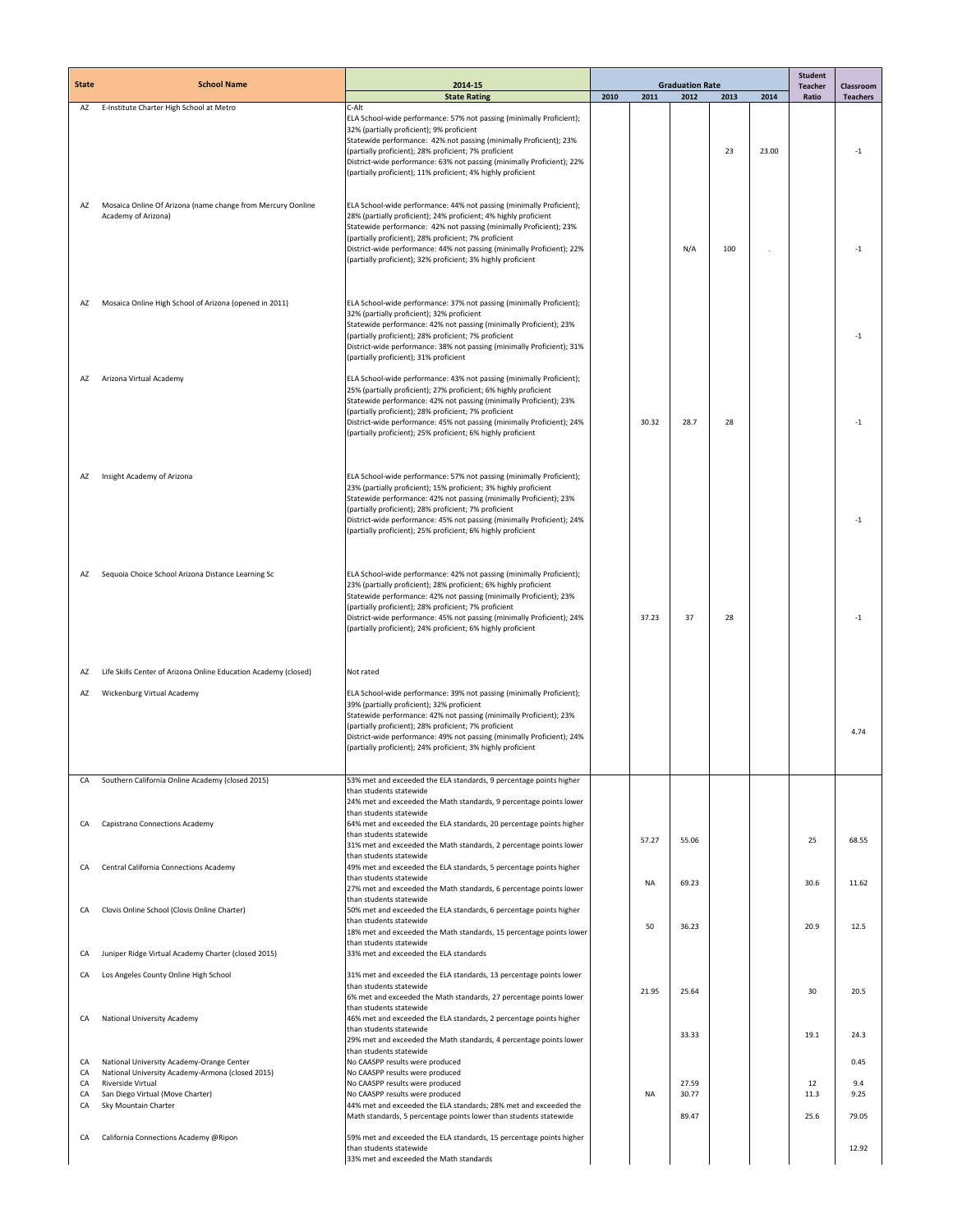| <b>State</b>  | <b>School Name</b>                                                                                      | 2014-15                                                                                                     | <b>Graduation Rate</b> |                        |                   |              | <b>Student</b><br><b>Teacher</b> | Classroom    |                 |
|---------------|---------------------------------------------------------------------------------------------------------|-------------------------------------------------------------------------------------------------------------|------------------------|------------------------|-------------------|--------------|----------------------------------|--------------|-----------------|
|               |                                                                                                         | <b>State Rating</b>                                                                                         | 2010                   | 2011                   | 2012              | 2013         | 2014                             | Ratio        | <b>Teachers</b> |
| CA            | California Virtual Academy at Fresno                                                                    | 34% met and exceeded the ELA standards, 10 percentage points lower<br>than students statewide               |                        |                        |                   |              |                                  |              |                 |
|               |                                                                                                         | 23% met and exceeded the Math standards, 10 percentage points lower                                         |                        |                        |                   |              |                                  |              | 18.84           |
|               |                                                                                                         | than students statewide                                                                                     |                        |                        |                   |              |                                  |              |                 |
| CA            | California Virtual Academy at Jamestown                                                                 | 28% met and exceeded the ELA standards, 16 percentage points lower<br>than students statewide               |                        |                        |                   |              |                                  |              |                 |
|               |                                                                                                         | 14% met and exceeded the Math standards, 19 percentage points lower                                         |                        | <b>NA</b>              | 65                |              |                                  | 9            | 4.23            |
| CA            | California Virtual Academy at Kings                                                                     | than students statewide<br>40% met and exceeded the ELA standards, 4 percentage points lower                |                        |                        |                   |              |                                  |              |                 |
|               |                                                                                                         | than students statewide                                                                                     |                        | <b>NA</b>              | 36.67             |              |                                  | 31.17        | 17.26           |
|               |                                                                                                         | 20% met and exceeded the Math standards, 13 percentage points lower                                         |                        |                        |                   |              |                                  |              |                 |
| CA            | California Virtual Academy at Los Angeles                                                               | than students statewide<br>45% met and exceeded the ELA standards, 1 percentage point higher                |                        |                        |                   |              |                                  |              |                 |
|               |                                                                                                         | than students statewide                                                                                     |                        | 26.97                  | 42.62             |              |                                  | 30.4         | 118.52          |
|               |                                                                                                         | 25% met and exceeded the Math standards, 8 percentage points lower<br>than students statewide               |                        |                        |                   |              |                                  |              |                 |
| CA            | California Virtual Academy at Los Angeles High                                                          | No CAASPP results s were produced                                                                           |                        | <b>NA</b>              | 9.09              |              |                                  | 2.8          | $-1$            |
| CA            | California Virtual Academy at San Diego                                                                 | 44% met and exceeded the ELA standards; 23% met and exceeded the                                            |                        | 23.12                  | 37.17             |              |                                  | 15.9         | 99.16           |
|               |                                                                                                         | Math standards, 10 percentage points lower than students statewide                                          |                        |                        |                   |              |                                  |              |                 |
| CA            | California Virtual Academy at San Mateo                                                                 | 47% met and exceeded the ELA standards, 3 percentage point higher                                           |                        |                        |                   |              |                                  |              |                 |
|               |                                                                                                         | than students statewide<br>27% met and exceeded the Math standards, 6 percentage points lower               |                        | 30.36                  | 42.62             |              |                                  | 18.6         | 25.11           |
|               |                                                                                                         | than students statewide                                                                                     |                        |                        |                   |              |                                  |              |                 |
| CA<br>CA      | California Virtual Academy at Santa Ysabel<br>California Virtual Academy at Sonoma                      | No CAASPP results s were produced<br>43% met and exceeded the ELA standards, 1 percentage point lower       |                        | <b>NA</b>              | 14.29             |              |                                  | 1.3          | $-1$            |
|               |                                                                                                         | than students statewide                                                                                     |                        | 22.68                  | 40.22             |              |                                  | 30.1         | 26.85           |
|               |                                                                                                         | 21% met and exceeded the Math standards, 13 percentage points lower                                         |                        |                        |                   |              |                                  |              |                 |
| CA            | Insight School of California: Los Angeles                                                               | than students statewide<br>30% met and exceeded the ELA standards, 14 percentage points lower               |                        |                        |                   |              |                                  |              |                 |
|               |                                                                                                         | than students statewide                                                                                     |                        |                        |                   |              |                                  |              |                 |
|               |                                                                                                         | 36% met and exceeded the Math standards, 8 percentage points lower<br>than students statewide               |                        |                        |                   |              |                                  |              |                 |
|               | Insight School of California: San Diego                                                                 | 39% met and exceeded the ELA standards, 5 percentage points lower                                           |                        |                        |                   |              |                                  |              |                 |
|               |                                                                                                         | than students statewide                                                                                     |                        |                        |                   |              |                                  |              |                 |
|               |                                                                                                         | 20% met and exceeded the Math standards, 13 percentage points lower<br>than students statewide              |                        |                        |                   |              |                                  |              |                 |
| CA            | Silicon Valley Flex Academy                                                                             | 54% met and exceeded the ELA standards, 10 percentage points higher                                         |                        |                        |                   |              |                                  |              |                 |
|               |                                                                                                         | than students statewide                                                                                     |                        |                        |                   |              |                                  |              | 15              |
|               |                                                                                                         | 50% met and exceeded the Math standards, 6 percentage points higher<br>than students statewide              |                        |                        |                   |              |                                  |              |                 |
| CA            | iQ Academy California-Los Angeles                                                                       | No CAASPP results s were produced                                                                           |                        | 50                     | 15.79             |              |                                  | 14           | 23.9            |
| CA<br>CA      | Mercury On-line Academy of Southern California (closed 2014)<br>Pivot Charter School - Riverside County | No CAASPP results s were produced<br>No CAASPP results s were produced                                      |                        | <b>NA</b><br><b>NA</b> | <b>NA</b><br>NA   |              |                                  | 4.8          | 11.65<br>3      |
| CA            | Pivot Charter School - San Diego                                                                        | 60% met and exceeded the ELA standards, 16 percentage points higher                                         |                        |                        |                   |              |                                  |              |                 |
|               |                                                                                                         | than students statewide                                                                                     |                        | 29.41                  | 43.24             |              |                                  | 15.6         | 7.09            |
|               |                                                                                                         | 24% met and exceeded the Math standards, 9 percentage points lower<br>than students statewide were produced |                        |                        |                   |              |                                  |              |                 |
| CA            | Pivot Online Charter - North Bay                                                                        | 35% met and exceeded the ELA standards, 9 percentage points lower                                           |                        |                        |                   |              |                                  |              |                 |
|               |                                                                                                         | than students statewide<br>20% met and exceeded the Math standards, 13 percentage points lower              |                        | <b>NA</b>              | 7.14              |              |                                  | 6            | 9.58            |
|               |                                                                                                         | than students statewide                                                                                     |                        |                        |                   |              |                                  |              |                 |
| CA            | Mosaica Online Academy of Los Angeles                                                                   | 90% met and exceeded the ELA standards, 46 percentage points higher<br>than students statewide              |                        |                        |                   |              |                                  |              |                 |
|               |                                                                                                         | 43% met and exceeded the Math standards, 10 percentage points                                               |                        |                        |                   |              |                                  |              |                 |
|               |                                                                                                         | higher than students statewideproduced                                                                      |                        |                        |                   |              |                                  |              |                 |
| CO            | Colorado Connections Academy                                                                            | 34.51% met and exceeded the ELA standards, 5.1 percentage points<br>lower than students statewide           |                        |                        |                   |              |                                  |              |                 |
|               |                                                                                                         | 17.22% met and exceeded the Math standards, 9.96 percentage points                                          |                        | 55.1                   | 41.6              | 50.4         |                                  | 42.700001    |                 |
| CO            | Provost Academy Colorado (Colorado Provost Academy)                                                     | lower than students statewide<br>No CMAS PARCC Spring Results                                               |                        | 4.9                    | 18.3              | 18.6         |                                  | 41.4         | 35.73           |
| co            | Academy Online High School                                                                              | No CMAS PARCC Spring Results                                                                                |                        | 36.8                   | ΝA                | 30.8         |                                  | 9.1          | 4.25            |
| CO            | <b>ACHIEVE Online</b>                                                                                   | 24.2% met and exceeded the ELA standards, 15.41 percentage points                                           |                        |                        |                   |              |                                  |              |                 |
|               |                                                                                                         | lower than students statewide<br>21.75% met and exceeded the Math standards, 5.43 percentage points         |                        | NA                     | 16.7              | 25           |                                  |              | 12              |
|               |                                                                                                         | lower than students statewide                                                                               |                        |                        |                   |              |                                  |              |                 |
| <sub>co</sub> | APS Online                                                                                              | 18.8% met and exceeded the ELA standards, 20.81 percentage points<br>lower than students statewide          |                        | 14.3                   | 12.3              | 29.3         |                                  | 52.9         | 9.28            |
| CO            | <b>Boulder Universal</b>                                                                                | No CMAS PARCC Spring Results                                                                                |                        | 52.9                   | 52.1              | 41.9         |                                  | 46.2         | 3.39            |
| CO            | <b>Branson School Online</b>                                                                            | 53.8% met and exceeded the ELA standards, 14.19 percentage points                                           |                        |                        |                   |              |                                  |              |                 |
|               |                                                                                                         | higher than students statewide<br>30.4% met and exceeded the Math standards, 3.22 percentage points         |                        | 33.6                   | 38.5              | 57.4         |                                  | 6.4000001    | 23.32           |
|               |                                                                                                         | higher than students statewide                                                                              |                        |                        |                   |              |                                  |              |                 |
| CO<br>CO      | Canon Online Academy<br>Center Virtual Academy                                                          | No CMAS PARCC Spring Results<br>No CMAS PARCC Spring Results                                                |                        | <b>NA</b>              | NA                | 25           |                                  | 9.8000002    | 1.17<br>0.95    |
| CO            | Calvert Academy K-8 Online                                                                              | No CMAS PARCC Spring Results                                                                                |                        | <b>NA</b>              | NA                |              |                                  | 133          | 7.49            |
| CO<br>CO      | eDCSD Colorado Cyberschool                                                                              | No CMAS PARCC Spring Results<br>No CMAS PARCC Spring Results                                                |                        | 23.5<br>85             | 42<br>50          | 48.1         |                                  | 31.7<br>20.5 | 9.9<br>1.27     |
| CO            | <b>Edison Academy</b><br>Engage Online Academy                                                          | 21.1% met and exceeded the ELA standards, 18.51 percentage points                                           |                        |                        |                   |              |                                  |              |                 |
|               |                                                                                                         | lower than students statewide                                                                               |                        |                        | NA                | 20           |                                  | $\sqrt{4}$   | 5.27            |
|               |                                                                                                         | 15.8% met and exceeded the Math standards, 11.38 percentage points<br>lower than students statewide         |                        |                        |                   |              |                                  |              |                 |
| <sub>co</sub> | Grande River Virtual Academy Elem                                                                       | No CMAS PARCC Spring Results                                                                                |                        | NA                     | NA                | 40           |                                  | 34.599998    | 7.63            |
| CO            | Grande River Virtual Academy Secondary                                                                  | 56.3% met and exceeded the ELA standards, 16.69 percentage points<br>higher than students statewide         |                        |                        |                   |              |                                  |              | 7.63            |
| CO            | Karval Online Education                                                                                 | No CMAS PARCC Spring Results                                                                                |                        | 48.9                   | 43.8              | 40.5         |                                  | 18.700001    | 6.04            |
| CO            | Monte Vista On-Line Academy                                                                             | No CMAS PARCC Spring Results                                                                                |                        | 43.5                   | 47.6              | 48           |                                  | 35.099998    | 2.5             |
| CO<br>CO      | Southwest Colorado E-school<br>St. Vrain Online Global Academy                                          | No CMAS PARCC Spring Results<br>35.35% met and exceeded the ELA standards, 4.26 percentage points           |                        | NA                     | <b>NA</b>         | 27.3         |                                  | 68.9         | 1.22            |
|               |                                                                                                         | lower than students statewide                                                                               |                        | <b>NA</b>              | 13.6              | 11.5         |                                  |              | 3.36            |
| CO<br>CO      | Thompson Online<br>Vilas Online (V.I.L.A.S. ONLINE SCHOOL)                                              | No CMAS PARCC Spring Results<br>No CMAS PARCC Spring Results                                                |                        | <b>NA</b><br>42.1      | <b>NA</b><br>25.7 | 38.5<br>34.1 |                                  | 18<br>16     | 2.3<br>3.15     |
| CO            | World Academy                                                                                           | No CMAS PARCC Spring Results                                                                                |                        | <b>NA</b>              | <b>NA</b>         | 50           |                                  | 20.5         | 1.13            |
| CO            | Insight School of Colorado                                                                              | No CMAS PARCC Spring Results                                                                                |                        | 12.6                   | 16.8              | 15.2         |                                  | 109.5        | 20.25           |
| CO            | Colorado Virtual Academy (COVA)                                                                         | 20.37% met and exceeded the Math standards, 6.81 percentage points<br>lower than students statewide         |                        | 21.6                   | 21.5              | 30.4         |                                  | 31.9         | 71.21           |
| <sub>co</sub> | Colorado Digital Academy - Elementary                                                                   | 30.4% met and exceeded the ELA standards, 9.21 percentage points                                            |                        |                        |                   |              |                                  |              |                 |
|               |                                                                                                         | lower than students statewide                                                                               |                        |                        |                   |              |                                  |              |                 |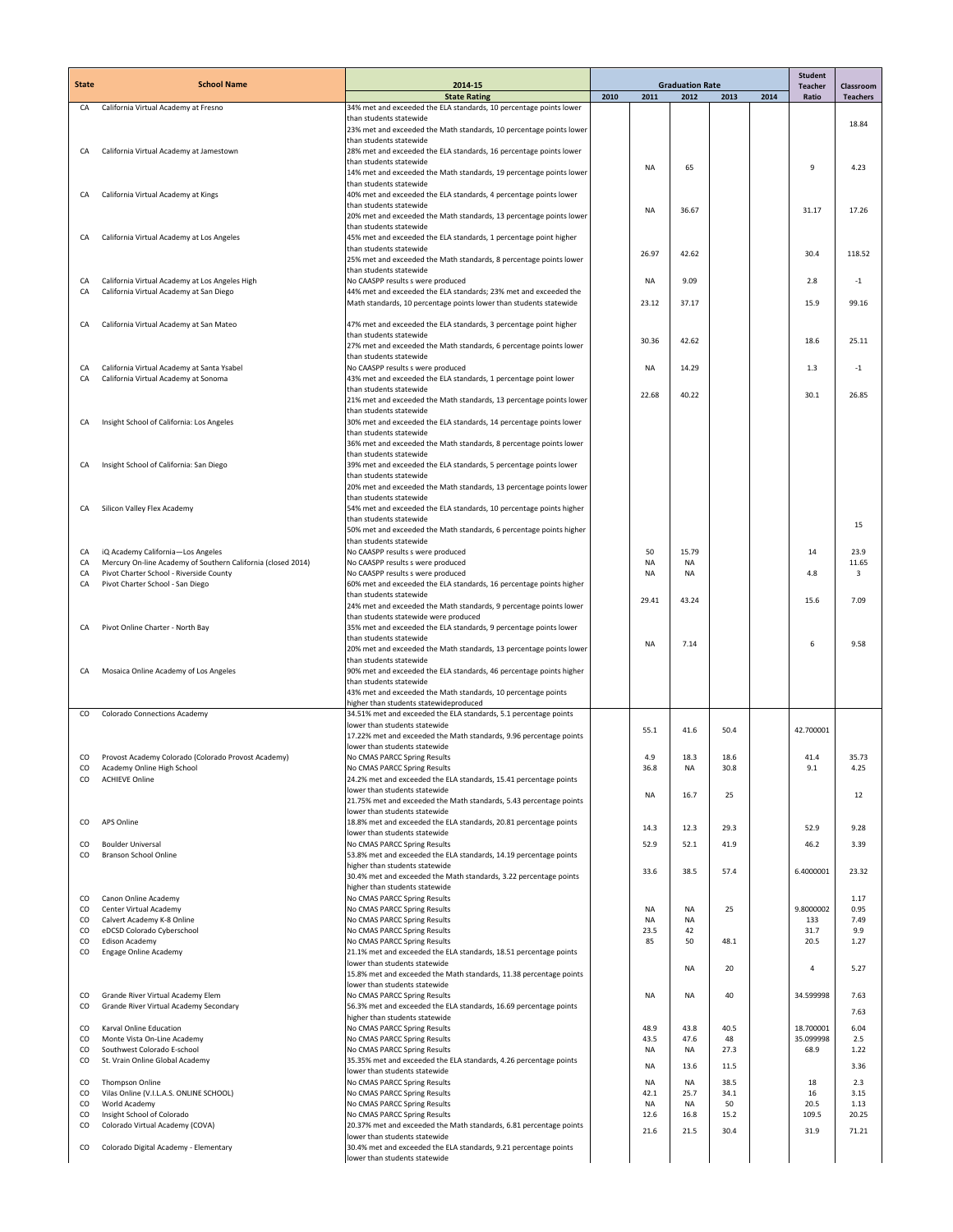| <b>State</b> | <b>School Name</b>                                                                           | 2014-15                                                                                            | <b>Graduation Rate</b> |           |                 |                    |       | <b>Student</b>          |                              |
|--------------|----------------------------------------------------------------------------------------------|----------------------------------------------------------------------------------------------------|------------------------|-----------|-----------------|--------------------|-------|-------------------------|------------------------------|
|              |                                                                                              | <b>State Rating</b>                                                                                | 2010                   | 2011      | 2012            | 2013               | 2014  | <b>Teacher</b><br>Ratio | Classroom<br><b>Teachers</b> |
| CO           | Colorado Digital Academy - Middle                                                            | 33.55% met and exceeded the ELA standards, 6.06 percentage points                                  |                        |           |                 |                    |       |                         |                              |
|              |                                                                                              | lower than students statewide<br>30.8% met and exceeded the Math standards, 3.62 percentage points |                        |           |                 |                    |       |                         |                              |
|              |                                                                                              | higher than students statewide                                                                     |                        |           |                 |                    |       |                         |                              |
| CO           | Elevate Academy                                                                              | No CMAS PARCC Spring Results                                                                       |                        |           |                 |                    |       |                         |                              |
| CO<br>CO     | Peak Virtual Academy<br><b>Great Plains Academy</b>                                          | No CMAS PARCC Spring Results<br>No CMAS PARCC Spring Results                                       |                        |           | <b>NA</b>       | $\mathbf 0$<br>100 |       | 15                      | 1.81<br>5.21                 |
| DC           | Community Academy Public Charter School- Online (closed 2015)                                | Not rated                                                                                          |                        |           | <b>NA</b>       |                    |       | 25.700001               | $\sqrt{4}$                   |
|              |                                                                                              |                                                                                                    |                        |           |                 |                    |       |                         |                              |
| FL<br>FL.    | COLLIER VIRTUAL INSTRUCTION PROGRAM<br>FLORIDA VIRTUAL SCHOOL FULL TIME 9-12                 | Not rated<br>Not rated                                                                             |                        | <b>NA</b> | NA<br><b>NA</b> |                    |       |                         | $-1$<br>$-1$                 |
| FL           | FLORIDA VIRTUAL SCHOOL FULL TIME K-8                                                         | Not rated                                                                                          |                        |           | <b>NA</b>       |                    |       |                         | 129                          |
| FL           | Alachua Eschool (virtual Franchise)                                                          | Not rated                                                                                          |                        |           |                 |                    |       |                         | $\sqrt{4}$                   |
| FL.<br>FL    | Alachua Virtual Instruction Program (district Prov)<br>Bay Virtual Instruction Program       | Not rated<br>Not rated                                                                             |                        | NA        | <b>NA</b>       |                    |       |                         | $-1$<br>$-1$                 |
| FL.          | Bay Virtual Instruction Franchise                                                            | Not rated                                                                                          |                        |           |                 |                    |       |                         | $-1$                         |
| FL.          | Brevard Virtual Instruction Program                                                          | Not rated                                                                                          |                        | NA        | <b>NA</b>       |                    |       |                         | $-1$                         |
| FL.<br>FL.   | <b>Brevard Virtual Eschool</b><br><b>Brevard Virtual Franchise</b>                           | Not rated<br>Not rated                                                                             |                        |           |                 |                    |       |                         | 3<br>13                      |
| FL.          | Broward Virtual Instruction Program                                                          | Not rated                                                                                          |                        |           | <b>NA</b>       |                    |       |                         | $-1$                         |
| FL.          | <b>Broward Virtual Franchise</b>                                                             | Not rated                                                                                          |                        |           |                 |                    |       |                         | 59                           |
| FL.          | Calhoun Virtual Instruction Program (district Pro                                            | Not rated                                                                                          |                        |           |                 |                    |       |                         |                              |
| FL<br>FL     | Calhoun Virtual Instruction Program<br>Charlotte Virtual Franchise                           | Not rated<br>Not rated                                                                             |                        |           |                 |                    |       |                         | $-1$<br>$-1$                 |
| FL.          | Clay Virtual Instruction Program                                                             | Not rated                                                                                          |                        |           |                 |                    |       |                         | $-1$                         |
| FL           | Clay Virtual Franchise                                                                       | Not rated                                                                                          |                        |           |                 |                    |       |                         | 18                           |
| FL.<br>FL.   | Clay Virtual Academy<br>Florida Virtual Academy At Clay                                      | Not rated<br>Not rated                                                                             |                        |           |                 |                    |       |                         | $-1$                         |
| FL.          | <b>Collier Virtual Instruction Program</b>                                                   | Not rated                                                                                          |                        |           |                 |                    |       |                         | $-1$                         |
| FL           | Calhoun Virtual Instruction Program                                                          | Not rated                                                                                          |                        |           | <b>NA</b>       |                    |       |                         | $-1$                         |
| FL.          | Duval Virtual Instruction Program                                                            | Not rated                                                                                          |                        | 60        | <b>NA</b>       |                    |       |                         | $-1$                         |
| FL<br>FL     | Duval Virtual Instruction Academy<br>Duval Virtual Academy Franchise                         | Not rated<br>Not rated                                                                             |                        |           |                 |                    |       |                         | 12<br>$-1$                   |
| FL.          | Florida Virtual Academy At Duval County                                                      | Not rated                                                                                          |                        |           |                 |                    |       |                         | $\overline{4}$               |
| FL           | Escambia Virtual Instruction Program                                                         | Not rated                                                                                          |                        | <b>NA</b> | <b>NA</b>       |                    |       |                         | $-1$                         |
| FL           | Escambia Virtual Academy Franchise                                                           | Not rated                                                                                          |                        |           |                 |                    |       |                         | $\mathbf 1$                  |
| FL<br>FL     | Flagler Virtual Instruction Program<br>Hamilton County Virtual School                        | Not rated<br>Not rated                                                                             |                        |           |                 |                    |       |                         | $-1$<br>$\,1\,$              |
| FL.          | Highlands Virtual School Program                                                             | Not rated                                                                                          |                        | NA        | <b>NA</b>       |                    |       |                         | $-1$                         |
| FL           | Hillsborough Virtual Instruction Program                                                     | Not rated                                                                                          |                        |           |                 |                    |       |                         | 60                           |
| FL           | Hillsborough Virtual School                                                                  | Not rated                                                                                          |                        |           |                 |                    |       |                         | 31                           |
| FL.<br>FL    | Hillsborough Virtual Franchise High School<br>Florida Virtual Academy At Hillsborough County | Not rated<br>Not rated                                                                             |                        |           |                 |                    |       |                         | $\overline{2}$               |
| FL           | Lake Virtual Franchise                                                                       | Not rated                                                                                          |                        |           |                 |                    |       |                         | 6                            |
| FL.          | Lake Virtual Instruction Program (district Provide                                           | Not rated                                                                                          |                        |           |                 |                    |       |                         | $-1$                         |
| FL.          | Lake Virtual Instruction Program                                                             | Not rated                                                                                          |                        |           | <b>NA</b>       |                    |       |                         | $-1$                         |
| FL.<br>FL.   | Lee County Virtual Instruction Program<br>Lee County Virtual Instruction Program (district P | Not rated<br>Not rated                                                                             |                        |           | <b>NA</b>       |                    |       |                         | $-1$<br>3                    |
| FL           | Lee County Virtual Franchise                                                                 | Not rated                                                                                          |                        |           |                 |                    |       |                         | 14                           |
| FL.          | Leon County Virtual School Franchise                                                         | Not rated                                                                                          |                        |           |                 |                    |       |                         | $\overline{4}$               |
| FL           | Madison Virtual Instruction Program                                                          | Not rated                                                                                          |                        |           |                 |                    |       |                         | $-1$                         |
| FL<br>FL.    | Madison Virtual Academy<br>Manatee Virtual Instruction Program                               | Not rated<br>Not rated                                                                             |                        |           | <b>NA</b>       |                    |       |                         | $\mathbf{1}$<br>$-1$         |
| FL.          | Manatee Virtual Franchise (etech School Of Manatee                                           | Not rated                                                                                          |                        |           |                 |                    |       |                         | $-1$                         |
| FL           | Marion Virtual Franchise                                                                     | Not rated                                                                                          |                        |           |                 |                    |       |                         | $-1$                         |
| FL.          | <b>Marion Elearning</b>                                                                      | Not rated                                                                                          |                        |           |                 |                    |       |                         | $\mathbf{1}$                 |
| FL<br>FL     | Miami-dade Online Academy- Virtual Instruction Pro<br>Okaloosa Virtual Instruction Program   | Not rated<br>Not rated                                                                             |                        |           |                 |                    |       |                         | $-1$<br>$-1$                 |
| FL.          | Okaloosa Virtual Franchise                                                                   | Not rated                                                                                          |                        |           |                 |                    |       |                         | $-1$                         |
| FL           | Okaloosa Online Non Franchised                                                               | Not rated                                                                                          |                        |           |                 |                    |       |                         | $-1$                         |
| FL.          | Orange County Virtual Instruction Program                                                    | Not rated                                                                                          |                        |           | <b>NA</b>       |                    |       |                         | 14                           |
| FL.<br>FL    | Orange County Virtual Franchise<br>Ocvs Digital Academy                                      | not rated<br>Not rated                                                                             |                        |           |                 |                    |       |                         | -1<br>$-1$                   |
| FL.          | Osceola Virtual Instruction Program                                                          | Not rated                                                                                          |                        |           | <b>NA</b>       |                    |       |                         | $^{\rm -1}$                  |
| FL           | Osceola Virtual Franchise (secondary)                                                        | Not rated                                                                                          |                        |           |                 |                    |       |                         | $-1$                         |
| FL.<br>FL.   | Florida Virtual Academy At Osceola County<br>Palm Beach Virtual Instruction Program          | Not rated<br>Not rated                                                                             |                        |           |                 |                    |       |                         | $-1$<br>$-1$                 |
| FL           | Palm Beach Virtual Franchise                                                                 | Not rated                                                                                          |                        |           |                 |                    |       |                         | $-1$                         |
| FL           | Florida Virtual Academy At Palm Beach County                                                 | Not rated                                                                                          |                        |           |                 |                    |       |                         | 10                           |
| FL.          | Pasco Virtual Instruction Program                                                            | Not rated                                                                                          |                        |           | <b>NA</b>       |                    |       |                         | $-1$                         |
| FL<br>FL.    | Pasco Virtual Instruction Program (district Provid<br>Pasco Eschool-virtual Franchise        | Not rated<br>Not rated                                                                             |                        |           |                 |                    |       |                         | 4<br>29                      |
| FL.          | Florida Virtual Academy At Pasco                                                             | Not rated                                                                                          |                        |           |                 |                    |       |                         | $-1$                         |
| FL.          | Pinellas Virtual Instruction Program                                                         | Not rated                                                                                          |                        | 15        | <b>NA</b>       |                    |       |                         | $-1$                         |
| FL.          | Pinellas Virtual K-12<br>Florida Virtual Academy At Pinellas Charter School                  | Not rated                                                                                          |                        |           | <b>NA</b>       |                    |       |                         | 6                            |
| FL.<br>FL.   | Polk Virtual Instruction Program                                                             | Not rated<br>Not rated                                                                             |                        | ΝA        | <b>NA</b>       |                    |       |                         | $-1$                         |
| FL.          | Polk Full Time Eschool                                                                       | Not rated                                                                                          |                        |           |                 |                    |       |                         | $-1$                         |
| FL.          | Santa Rosa Online Virtual Instruction Program                                                | Not rated                                                                                          |                        | <b>NA</b> | <b>NA</b>       |                    |       |                         | $-1$                         |
| FL<br>FL.    | Santa Rosa Virtual Franchise<br>Sarasota Virtual Instruction Program                         | Not rated<br>Not rated                                                                             |                        | 59.38     | <b>NA</b>       |                    |       |                         | $-1$<br>$-1$                 |
| FL.          | Seminole Virtual Instruction Program (svip)                                                  | Not rated                                                                                          |                        | <b>NA</b> | <b>NA</b>       |                    |       |                         | $-1$                         |
| FL           | Seminole County Virtual Franchise (scvs)                                                     | Not rated                                                                                          |                        |           |                 |                    |       |                         | 29                           |
| FL.          | ST. Johns Virtual Instruction Program K-8                                                    | Not rated                                                                                          |                        | 72.73     | <b>NA</b>       |                    |       |                         | $-1$                         |
| FL.<br>FL    | ST. Johns Virtual Franchise<br>ST. Lucie Virtual Instruction Program                         | Not rated<br>Not rated                                                                             |                        | <b>NA</b> | <b>NA</b>       |                    |       |                         | $-1$<br>$-1$                 |
| FL           | Volusia County Virtual Instruction Program                                                   | Not rated                                                                                          |                        | NA        | <b>NA</b>       |                    |       |                         | $-1$                         |
| GA           | Georgia Connections Academy                                                                  | Grade3 %Proficient: ELA: 26.3%; Math: 20.4%                                                        |                        |           |                 |                    |       |                         |                              |
|              |                                                                                              | Grade4 %Proficient: ELA: 30.6%; Math: 36.6%                                                        |                        |           |                 |                    |       |                         |                              |
|              |                                                                                              | Grade5 %Proficient: ELA: 35.9%; Math: 19.7%<br>Grade6 %Proficient: ELA: 36.6%; Math: 26.7%         |                        | <b>NA</b> | 26.8            | 25.90              | 28.70 | 41.599998               | 80.5                         |
|              |                                                                                              | Grade7 %Proficient: ELA: 34.0%; Math: 28.2%                                                        |                        |           |                 |                    |       |                         |                              |
|              |                                                                                              | Grade8 %Proficient: ELA: 36.9%; Math: 14.8%                                                        |                        |           |                 |                    |       |                         |                              |
| GА           | Provost Academy Georgia                                                                      | 9th Grade Literature & Composition-9.5% Proficient                                                 |                        |           |                 |                    |       |                         |                              |
|              |                                                                                              | American Literature & Composition-14.1% Proficient<br>Analytic Geometry-3.2% Proficient            |                        |           | 7.7             | 9.20               | 7.70  | 40.400002               | 9                            |
|              |                                                                                              | Biology-8.4% Proficient                                                                            |                        |           |                 |                    |       |                         |                              |
|              |                                                                                              | Physical Science-6.3% Proficient                                                                   |                        |           |                 |                    |       |                         |                              |
| GA           | iAchieve Virtual Academy                                                                     | Not rated                                                                                          |                        | NA        | 63.3            | 67.70              |       | 33.400002               | 0.5                          |
|              |                                                                                              |                                                                                                    |                        |           |                 |                    |       |                         |                              |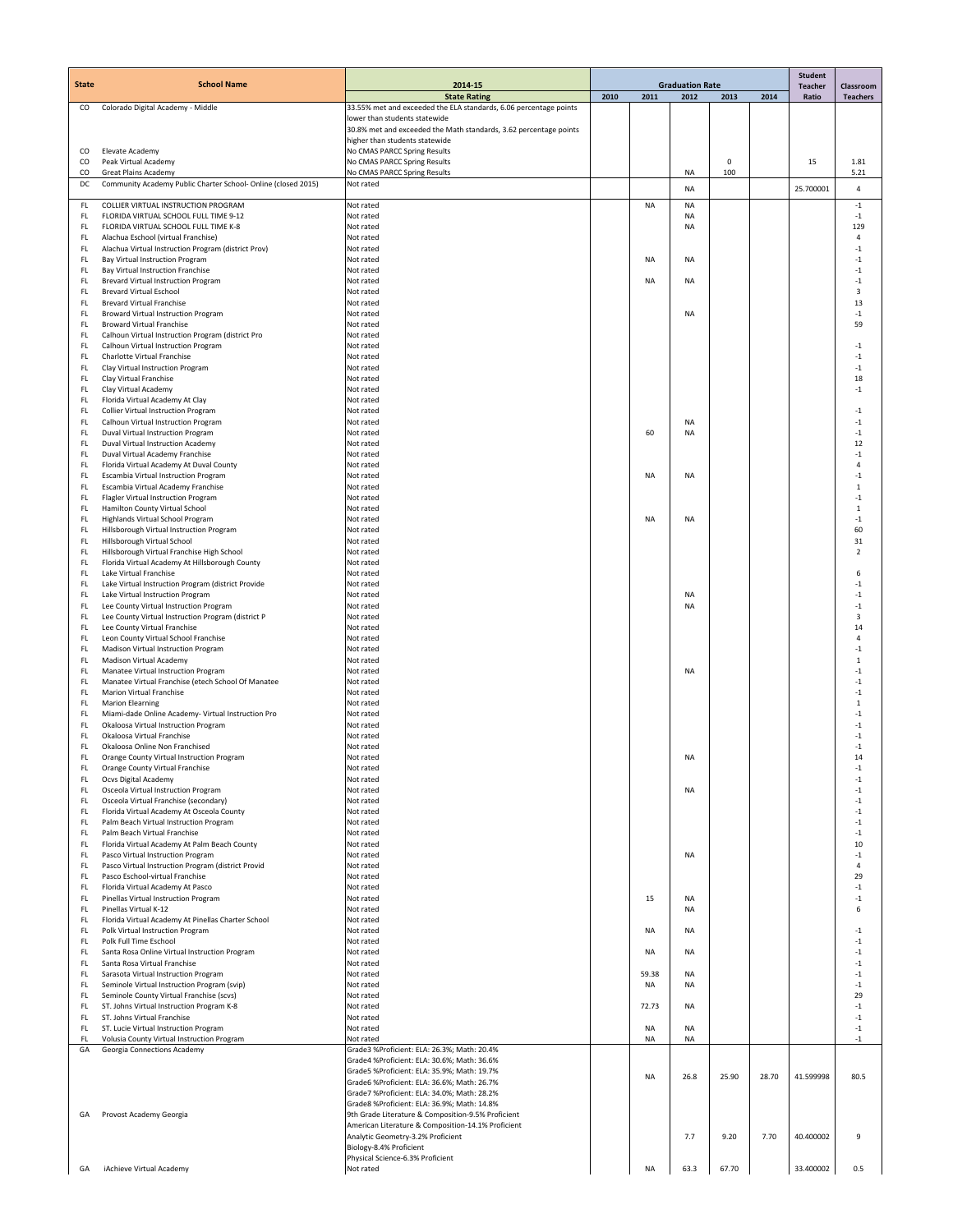|              | <b>School Name</b>                                                                          |                                                                                                                                                 | <b>Graduation Rate</b> |                   |                   |                 |       |                         |                              |
|--------------|---------------------------------------------------------------------------------------------|-------------------------------------------------------------------------------------------------------------------------------------------------|------------------------|-------------------|-------------------|-----------------|-------|-------------------------|------------------------------|
| <b>State</b> |                                                                                             | 2014-15<br><b>State Rating</b>                                                                                                                  | 2010                   | 2011              | 2012              | 2013            | 2014  | <b>Teacher</b><br>Ratio | Classroom<br><b>Teachers</b> |
| GA           | <b>Gwinnett County Online Campus</b>                                                        | Grade4 %Proficient: ELA: 63.6%; Math: 72.7%                                                                                                     |                        |                   |                   |                 |       |                         |                              |
|              |                                                                                             | Grade5 %Proficient: ELA: 60.9%; Math: 17.4%<br>Grade6 %Proficient: ELA: 51.3%; Math: 36.8%                                                      |                        | <b>NA</b>         | 43.6              | 34.50           | 24.10 | 12.7                    | 18.5                         |
|              |                                                                                             | Grade7 %Proficient: ELA: 46.5%; Math: 44.2%                                                                                                     |                        |                   |                   |                 |       |                         |                              |
|              |                                                                                             | Grade8 %Proficient: ELA: 55.3%: Math: 38.3%                                                                                                     |                        |                   |                   |                 |       |                         |                              |
| GA           | Georgia Cyber Academy (Odyssey School)                                                      | Georgia Cyber Academy (Odyssey School)                                                                                                          |                        |                   |                   |                 |       |                         |                              |
|              |                                                                                             | Grade3 %Proficient: ELA: 23.5%; Math: 21.1%<br>Grade4 %Proficient: ELA: 28.1%; Math: 33.3%                                                      |                        |                   |                   |                 |       |                         |                              |
|              |                                                                                             | Grade5 %Proficient: ELA: 25.4%; Math: 18.7%                                                                                                     |                        | <b>NA</b>         | <b>NA</b>         | 27.00           | 43.20 | 43.400002               | 319                          |
|              |                                                                                             | Grade6 %Proficient: ELA: 31.4%; Math: 24.2%                                                                                                     |                        |                   |                   |                 |       |                         |                              |
|              |                                                                                             | Grade7 %Proficient: ELA: 30.2%; Math: 22.5%<br>Grade8 %Proficient: ELA: 30.2%; Math: 17.1%                                                      |                        |                   |                   |                 |       |                         |                              |
| HI           | Hawaii Technology Academy - Pcs                                                             | Not rated                                                                                                                                       |                        |                   |                   |                 |       |                         | 44                           |
| IA           | Iowa Connections Academy Elementary                                                         | Math Participation: Met<br>Reading Participation: Met                                                                                           |                        |                   |                   |                 |       |                         |                              |
|              |                                                                                             | Math Proficiency: Met                                                                                                                           |                        | <b>NA</b>         | <b>NA</b>         | <b>NA</b>       |       |                         | 2.4                          |
|              |                                                                                             | Reading Proficiency: Met                                                                                                                        |                        |                   |                   |                 |       |                         |                              |
| IA           | Iowa Connections Academy High School                                                        | Math Participation: Watch                                                                                                                       |                        |                   |                   |                 |       |                         |                              |
|              |                                                                                             | Reading Participation: Watch                                                                                                                    |                        | <b>NA</b>         | <b>NA</b>         | 63.64           |       |                         | 7.01                         |
|              |                                                                                             | Math Proficiency: Met                                                                                                                           |                        |                   |                   |                 |       |                         |                              |
| IA           | Iowa Connections Academy Middle School                                                      | Reading Proficiency: Removed-Watch<br>Math Participation: Met                                                                                   |                        |                   |                   |                 |       |                         |                              |
|              |                                                                                             | Reading Participation: Met                                                                                                                      |                        |                   |                   |                 |       |                         |                              |
|              |                                                                                             | Math Proficiency: Met                                                                                                                           |                        | <b>NA</b>         | <b>NA</b>         | <b>NA</b>       |       |                         | 2.24                         |
|              |                                                                                             | Reading Proficiency: Met                                                                                                                        |                        |                   |                   |                 |       |                         |                              |
| IA           | Iowa Virtual Academy                                                                        | Math Participation: Met                                                                                                                         |                        |                   |                   |                 |       |                         |                              |
|              |                                                                                             | Reading Participation: Met                                                                                                                      |                        | <b>NA</b>         | <b>NA</b>         | <b>NA</b>       |       |                         | $-2$                         |
|              |                                                                                             | Math Proficiency: SINA-1<br>Reading Proficiency: SINA-1                                                                                         |                        |                   |                   |                 |       |                         |                              |
| ID           | INSPIRE, the Idaho Connections Academy                                                      | Two Year AMO Progress-Met ELA Target, 54.1% Adv/Prof; Missed Math                                                                               | 87.7                   |                   | <b>NA</b>         |                 |       | 45.599998               | 18.09                        |
|              | Another Choice Virtual School                                                               | Target, 27.2% Adv/Prof;                                                                                                                         |                        |                   |                   |                 |       |                         |                              |
| ID           |                                                                                             | Two Year AMO Progress-Missed ELA Target, 30.6% Adv/Prof; Missed E<br>Math Target, 8.7% Adv/Prof;                                                |                        | 93.30             | 43.80             | <b>NA</b>       |       | 20.4                    | 16.62                        |
| ID           | Bonneville District Virtual Academy-Elem                                                    | Two Year AMO Progress-Met ELA Target, 50% Adv/Prof; Met Math                                                                                    |                        |                   |                   |                 |       | 33.400002               | 4.88                         |
|              |                                                                                             | Target, 32.7% Adv/Prof;<br>Not rated                                                                                                            |                        |                   |                   |                 |       |                         | 2.93                         |
| ID<br>ID     | Bonneville District Virtual Academy-High School<br>Idaho Connects Online Alternative School | Not rated                                                                                                                                       |                        |                   |                   |                 |       |                         | 4.06                         |
| ID           | Idaho Connects Online School                                                                | Two Year AMO Progress-Met ELA Target, 45.2% Adv/Prof;                                                                                           | 100                    | 42.9              | <b>NA</b>         |                 |       | 18.9                    | 4.06                         |
| ID           | Idaho Distance Education Academy                                                            | Two Year AMO Progress-Met ELA Target, 69% Adv/Prof; Met Math                                                                                    |                        |                   |                   |                 |       |                         |                              |
|              |                                                                                             | Target, 51.6% Adv/Prof;                                                                                                                         |                        |                   | <b>NA</b>         |                 |       | 41.400002               | $^{\rm -1}$                  |
| ID           | Kootenai Bridge Academy                                                                     | Not rated                                                                                                                                       |                        | 46.4              | NA                |                 |       | 41.299999               | 5                            |
| ID<br>ID     | Minidoka Virtual Academy<br>Richard Mckenna Alternative Charter High                        | Not rated<br>Not rated                                                                                                                          |                        |                   |                   |                 |       | 1.4<br>15.6             | $-2$<br>$-1$                 |
| ID           | Richard Mckenna Charter High                                                                | Not rated                                                                                                                                       |                        | 90                | NA                |                 |       | 23                      | 16.95                        |
| ID           | iSucceed Virtual High School                                                                | Not rated                                                                                                                                       | 31                     | 31.80             | 25                |                 |       | 37.599998               | 10.84                        |
| ID           | Idaho Virtual Academy                                                                       | Two Year AMO Progress-Missed ELA Target, 46.3% Adv/Prof; Missed<br>Math Target, 31.5% Adv/Prof;                                                 | 93.09                  |                   | <b>NA</b>         |                 |       | 53.099998               | 58.38                        |
|              |                                                                                             |                                                                                                                                                 |                        |                   |                   |                 |       |                         |                              |
| ID           | Idaho Virtual Academy Alternative High School                                               | Not rated                                                                                                                                       |                        |                   |                   |                 |       |                         | 6                            |
| IL.          | Chicago Virtual Charter School                                                              | Student academic growth:(1)Negative Growth in Reading: School:99;<br>District: 98; State: 99; (2)Positive Growth in Math: School:101; District: |                        |                   |                   |                 |       |                         | 22                           |
|              |                                                                                             | 103: State: 103                                                                                                                                 |                        |                   |                   |                 |       |                         |                              |
| IN           | Indiana Connections Academy                                                                 | School Points 2014: 1.15 ; School Grade 2014: D                                                                                                 | $\Omega$               | 48.6              | 33.6              |                 | 48.20 | 40.400002               | 81.74                        |
| IN           | Achieve Virtual Education Academy                                                           | School Points 2014: 0; School Grade 2014: D                                                                                                     |                        |                   |                   |                 |       |                         |                              |
|              |                                                                                             |                                                                                                                                                 | $\Omega$               | 42.9              | 47.4              |                 | 60.00 | 14.8                    | 35                           |
| IN           | Hoosier Academy Virtual School                                                              | School Points 2014: 0.17 ; School Grade 2014: C                                                                                                 | 0                      | $\mathbf 0$       | 26.4              |                 | 17.20 | 35.099998               | 23.9                         |
| ΙN           | Indiana Virtual School                                                                      | Not rated                                                                                                                                       | NA                     | NA                | NA                | NA              | 15.40 |                         | 1.9                          |
| IN           | Hoosier Academy - Indianapolis                                                              | School Points 2014: 2.14 ; School Grade 2014: C                                                                                                 |                        | 35.9              | 35.9              |                 | 28.60 | 17.799999               | 10.6                         |
| КS           | Kansas Connections Academy                                                                  | No 2015 Assessment data                                                                                                                         | 50                     | 58.1              | 62.7              |                 | 62.70 |                         | 15.9                         |
| KS           | Leavenworth Virtual School                                                                  | No 2015 Assessment data                                                                                                                         | $\mathbf 0$            | <b>NA</b>         | <b>NA</b>         | NA              |       | 20                      | 5                            |
| KS           | Smoky Valley Virtual Charter School                                                         | No 2015 Assessment data                                                                                                                         | 25                     | 33.3              | 59.1              | <b>NA</b>       |       | 25.1                    | 3.2                          |
| КS<br>KS     | Insight School of KS at Hilltop Education Center<br>Heartland Virtual Academy (closed)      | No 2015 Assessment data<br>No 2015 Assessment data                                                                                              | 23<br><b>NA</b>        | 24.3<br><b>NA</b> | 22.2<br><b>NA</b> | <b>NA</b>       |       | 27                      | 21.2<br>$\mathbf{1}$         |
| КS           | Kansas Virtual Academy (opened 2013)                                                        | No 2015 Assessment data                                                                                                                         |                        |                   |                   | <b>NA</b>       |       |                         | 5.6                          |
| ΚS<br>KS     | Lawrence Virtual High School (closed 2014)<br>Lawrence Virtual School                       | No 2015 Assessment data<br>No 2015 Assessment data                                                                                              | <b>NA</b><br><b>NA</b> | <b>NA</b><br>NA   | 26.3<br><b>NA</b> | <b>NA</b><br>NA | 26.30 | 78.5                    | 13.8<br>33                   |
| КS           | Pawnee Heights Virtual School (closed)                                                      | No 2015 Assessment data                                                                                                                         |                        |                   |                   |                 |       |                         | 18.1                         |
| KS           | Riverside Virtual High School                                                               | No 2015 Assessment data                                                                                                                         |                        |                   |                   |                 |       |                         |                              |
| LA           | Louisiana Connections Academy                                                               | Letter Grade: C; Mastery +=27%; Basic+=63%                                                                                                      |                        |                   |                   |                 |       | 33.1                    | 51                           |
| LA           | Louisiana Virtual Charter Academy                                                           | Performance Score: 75; Letter Grade: C                                                                                                          |                        |                   |                   |                 |       |                         | 43                           |
|              |                                                                                             |                                                                                                                                                 |                        |                   |                   |                 |       |                         |                              |
| LA<br>LA     | Pathways In Education-louisiana INC.<br>Virtual Academy Of Lafourche                        | Letter Grade: F; End of Course Exam Proficiency: 8%<br>Letter Grade: D; Mastery +=18%; Basic+=59%                                               |                        |                   |                   |                 |       |                         |                              |
|              |                                                                                             |                                                                                                                                                 |                        |                   |                   |                 |       |                         | 0.59                         |
| MA           | Massachusetts Virtual Academy (MAVA) at Greenfield                                          | % Prof+Adv.: 39 in SCI; %Adv: 8 in SCI: %Proficient: 31; CPI in SCI: 69.2                                                                       |                        |                   | 80                |                 |       | 51.5                    | $-2$                         |
| MA           | TEC Connections Academy Commonwealth Virtual School                                         | % Prof+Adv.: 71 in ELA; %Adv: 15 in ELA: %Proficient: 56; CPI in ELA: 87.6                                                                      |                        |                   |                   |                 |       |                         |                              |
|              |                                                                                             | % Prof+Adv.: 42 in MTH; %Adv: 14 in MTH: %Proficient: 28; CPI in MTH:                                                                           |                        |                   |                   |                 |       |                         |                              |
|              |                                                                                             | 67.4                                                                                                                                            |                        |                   |                   |                 |       |                         |                              |
| MI           | Airport Virtual Academy                                                                     | 13.04% met and exceeded the ELA standards, 35.10 percentage points                                                                              |                        |                   |                   |                 |       |                         |                              |
|              |                                                                                             | lower than students statewide                                                                                                                   |                        |                   |                   |                 |       |                         | 1.52                         |
| MI           | Michigan Connections Academy (MICA)                                                         | 48.33% met and exceeded the ELA standards, .19 percentage points<br>higher than students statewide                                              |                        |                   |                   |                 |       |                         |                              |
|              |                                                                                             | 45.76% met and exceeded the Math standards, 9.92 percentage points                                                                              |                        | 20                | 25                | 60              |       | 27                      | 56.76                        |
|              |                                                                                             | higher than students statewide                                                                                                                  |                        |                   |                   |                 |       |                         |                              |
| MI           | Great Lakes Cyber Academy/School                                                            | 49.56% met and exceeded the ELA standards, 1.42 percentage points<br>higher than students statewide                                             |                        |                   |                   |                 |       |                         |                              |
|              |                                                                                             | 9.82% met and exceeded the Math standards, 26.02 percentage points                                                                              |                        |                   |                   |                 |       |                         | 5.15                         |
|              |                                                                                             | lower than students statewide                                                                                                                   |                        |                   |                   |                 |       |                         |                              |
| MI           | Berrien Springs Virtual Academy                                                             | No M-STEP Assessment data                                                                                                                       |                        |                   | <b>NA</b>         | 100             |       |                         | 3.7                          |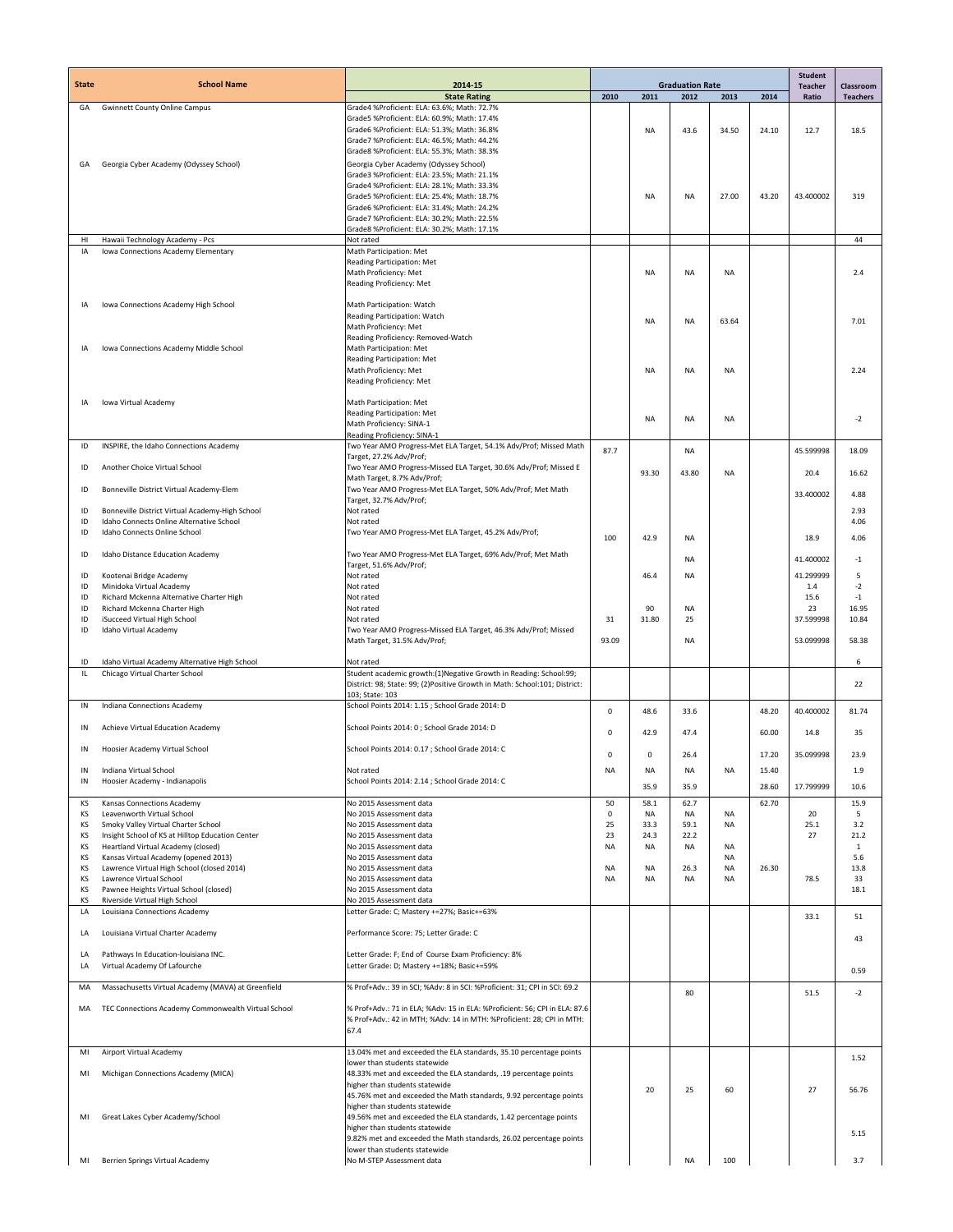|              |                                                                                            |                                                                                                                                      |           |             |                                |                      |      | <b>Student</b>          |                              |
|--------------|--------------------------------------------------------------------------------------------|--------------------------------------------------------------------------------------------------------------------------------------|-----------|-------------|--------------------------------|----------------------|------|-------------------------|------------------------------|
| <b>State</b> | <b>School Name</b>                                                                         | 2014-15<br><b>State Rating</b>                                                                                                       | 2010      | 2011        | <b>Graduation Rate</b><br>2012 | 2013                 | 2014 | <b>Teacher</b><br>Ratio | Classroom<br><b>Teachers</b> |
| MI           | <b>Big Rapids Virtual School</b>                                                           | No M-STEP Assessment data                                                                                                            |           |             | 21.74                          | 0                    |      |                         | 1                            |
| MI           | Buchanan Virtual Academy                                                                   | No M-STEP Assessment data                                                                                                            |           |             |                                |                      |      |                         |                              |
| MI<br>MI     | Capac Virtual School Education Program<br>Cheboygan Virtual Academy                        | No M-STEP Assessment data<br>No M-STEP Assessment data                                                                               |           |             | 0                              | 100                  |      |                         | 0.16<br>$-1$                 |
| MI           | Dearborn Heights Virtual Academy                                                           | No M-STEP Assessment data                                                                                                            | <b>NA</b> | $\mathbf 0$ | 23.08                          | 44                   |      | 8                       | $-1$                         |
| MI           | Downriver Virtual Academy                                                                  | No M-STEP Assessment data                                                                                                            |           |             |                                |                      |      |                         | $-1$                         |
| MI           | Flat Rock Airport Virtual Academy                                                          | No M-STEP Assessment data                                                                                                            |           |             |                                |                      |      |                         |                              |
| MI<br>MI     | Fitzgerald Virtual Academy<br>Fowlerville Online Learning Academy                          | No M-STEP Assessment data<br>No M-STEP Assessment data                                                                               |           | 25          | 16.67                          | 11.11                |      | 17                      | $-1$                         |
| MI           | Grand Haven Cyber School                                                                   | No M-STEP Assessment data                                                                                                            |           |             |                                |                      |      | 16                      | 1.5                          |
| MI           | Great Lakes Online School-Ovid-elsie                                                       | No M-STEP Assessment data                                                                                                            |           |             |                                | 28.57                |      |                         | 0.33                         |
| MI           | Gull Lake Virtual School<br>Harper Woods Virtual Academy                                   | No M-STEP Assessment data<br>No M-STEP Assessment data                                                                               |           | 0           | <b>NA</b>                      | 16.67                |      |                         | 3.12<br>$-1$                 |
| MI<br>MI     | Hartland Virtual Academy                                                                   | No M-STEP Assessment data                                                                                                            |           | $\mathbf 0$ | 0                              | 0                    |      |                         | 0.6                          |
| MI           | Hazel Park Michigan Online High School                                                     | No M-STEP Assessment data                                                                                                            |           |             |                                |                      |      |                         | 0.25                         |
| MI           | Holton Virtual Academy                                                                     | No M-STEP Assessment data                                                                                                            |           |             |                                |                      |      |                         | 0.5                          |
| MI           | Jenison International Academy                                                              | 67.46% met and exceeded the ELA standards, 19.32 percentage points<br>higher than students statewide                                 |           |             |                                |                      |      |                         |                              |
|              |                                                                                            | 42.86% met and exceeded the Math standards, 7.02 percentage points                                                                   |           |             |                                |                      |      |                         | $\overline{4}$               |
|              |                                                                                            | higher than students statewide                                                                                                       |           |             |                                |                      |      |                         |                              |
| MI<br>MI     | Lake Huron Virtual & Hybrid High School<br>Madison Virtual Academy                         | No M-STEP Assessment data<br>No M-STEP Assessment data                                                                               |           | $\mathbf 0$ | 0<br>75                        | $\mathbf 0$<br>28.57 |      | 2.2                     | 1.2<br>1                     |
| MI           | Oak Park Virtual Academy                                                                   | No M-STEP Assessment data                                                                                                            |           |             |                                |                      |      |                         | $-1$                         |
| MI           | Oxford Virtual Academy                                                                     | 52.80% met and exceeded the ELA standards, 4.66 percentage points                                                                    |           |             |                                |                      |      |                         |                              |
|              |                                                                                            | higher than students statewide                                                                                                       |           | 80          | 25                             | 68.18                |      | 76.599998               | 9.3                          |
|              |                                                                                            | 33.53% met and exceeded the Math standards, 2.31 percentage points<br>lower than students statewide                                  |           |             |                                |                      |      |                         |                              |
| MI           | SouthEast Michigan Cyber Academy                                                           | 45.45% met and exceeded the ELA standards, 2.69 percentage points                                                                    |           |             |                                |                      |      |                         |                              |
|              |                                                                                            | lower than students statewide                                                                                                        |           |             | 7.14                           | 4.17                 |      | 356                     | $-1$                         |
| MI           | St. Charles Virtual School                                                                 | No M-STEP Assessment data                                                                                                            |           |             |                                |                      |      |                         | 0.1                          |
| MI           | <b>Suttons Bay Virtual School</b>                                                          | 41.67% met and exceeded the ELA standards, 6.47 percentage points<br>lower than students statewide                                   |           | 14.29       | 0                              | 5.56                 |      | 14.1                    | 3.3                          |
| MI           | Taylor Virtual Learning Academy                                                            | 17.56% met and exceeded the ELA standards, 30.58 percentage points                                                                   |           |             |                                |                      |      |                         |                              |
|              |                                                                                            | lower than students statewide                                                                                                        |           | 50          | 35.71                          | 15.79                |      |                         | 6                            |
| MI           | Tecumseh Virtual Academy                                                                   | 11.11% met and exceeded the ELA standards, 37.03 percentage points                                                                   |           |             |                                |                      |      |                         | $\overline{2}$               |
| MI           | Virtual Learning Academy Consortium                                                        | lower than students statewide<br>69.04% met and exceeded the ELA standards, 20.9 percentage points                                   |           |             |                                |                      |      |                         |                              |
|              |                                                                                            | higher than students statewide                                                                                                       |           |             | 31.58                          |                      |      |                         | 1                            |
|              |                                                                                            | 46.47% met and exceeded the Math standards, 10.63 percentage points                                                                  |           |             |                                |                      |      |                         |                              |
| MI           | Virtual Learning Academy of St. Clair County                                               | higher than students statewide<br>No M-STEP Assessment data                                                                          | 4.35      | 22          | 50                             | 29.23                |      | 50                      | 6.1                          |
| MI           | Washtenaw Alliance for Virtual Education                                                   | 51.72% met and exceeded the ELA standards, 3.58 percentage points                                                                    |           |             |                                |                      |      |                         |                              |
|              |                                                                                            | higher than students statewide                                                                                                       |           |             |                                |                      |      |                         |                              |
|              |                                                                                            | 7.41% met and exceeded the Math standards, 28.43 percentage points                                                                   |           |             |                                |                      |      |                         | $-1$                         |
|              |                                                                                            | lower than students statewide                                                                                                        |           |             |                                |                      |      |                         |                              |
| MI           | Waterford Cyber Academy                                                                    | 45% met and exceeded the ELA standards, 3.14 percentage points lower                                                                 |           | 83.33       | 93.33                          | 72.22                |      | 90                      | 2.43                         |
|              |                                                                                            | than students statewide                                                                                                              |           |             |                                |                      |      |                         |                              |
| MI           | West Michigan Virtual-Battle Creek HS                                                      | 35.48% met and exceeded the ELA standards, 12.66 percentage points<br>lower than students statewide                                  |           |             |                                |                      |      |                         |                              |
|              |                                                                                            | 6.25% met and exceeded the Math standards, 29.59 percentage points                                                                   |           |             |                                |                      |      |                         | 1.5                          |
|              |                                                                                            | lower than students statewide                                                                                                        |           |             |                                |                      |      |                         |                              |
|              |                                                                                            |                                                                                                                                      |           |             |                                |                      |      |                         | $\overline{2}$               |
| MI<br>MI     | West Michigan Virtual-Battle Creek MS<br>West Michigan Virtual-Edmore/Montabella/Vestaburg | No M-STEP Assessment data<br>No M-STEP Assessment data                                                                               |           |             |                                |                      |      |                         | $\overline{2}$               |
| MI           | West Michigan Virtual-Escanaba                                                             | 70% met and exceeded the ELA standards, 21.86 percentage points                                                                      |           |             |                                |                      |      |                         | $\overline{2}$               |
|              |                                                                                            | higher than students statewide                                                                                                       |           |             |                                |                      |      |                         |                              |
| MI<br>MI     | West Michigan Virtual-Greenville<br>West Michigan Virtual-Howard City/Tri County           | No M-STEP Assessment data<br>27.27% met and exceeded the ELA standards, 20.44 percentage points                                      |           |             |                                |                      |      |                         | 1.5                          |
|              |                                                                                            | lower than students statewide                                                                                                        |           |             |                                |                      |      |                         | $\overline{2}$               |
| MI           | West Michigan Virtual-Ionia                                                                | No M-STEP Assessment data                                                                                                            |           |             |                                |                      |      |                         | $-2$                         |
| MI           | West Michigan Virtual-Lakeview                                                             | No M-STEP Assessment data                                                                                                            |           |             |                                |                      |      |                         |                              |
| MI<br>MI     | West Michigan Virtual-Stanton/Central Montcalm<br>West Michigan Virtual-Menominee          | No M-STEP Assessment data<br>No M-STEP Assessment data                                                                               |           |             |                                |                      |      |                         | 1                            |
| MI           | West Michigan Virtual-Three Rivers                                                         | No M-STEP Assessment data                                                                                                            |           |             |                                |                      |      |                         |                              |
| MI           | Westwood Cyber High School                                                                 | 38.71% met and exceeded the ELA standards, 9.43 percentage points                                                                    | 5.88      | 2.94        | 11.32                          | 10.5                 |      | 65.400002               | 5.4                          |
|              | Hanover-Horton Virtual School                                                              | lower than students statewide<br>No M-STEP Assessment data                                                                           |           | 100         | $\mathbf 0$                    | 75                   |      |                         | 0.17                         |
| MI<br>MI     | Michigan Great Lakes Virtual Academy (cyber)                                               | 32.39% met and exceeded the ELA standards, 15.75 percentage points                                                                   |           |             |                                |                      |      |                         |                              |
|              |                                                                                            | lower than students statewide                                                                                                        |           |             |                                |                      |      |                         | $\overline{2}$               |
|              |                                                                                            | 10.68% met and exceeded the Math standards, 25.16 percentage points                                                                  |           |             |                                |                      |      |                         |                              |
| MI           | Michigan Virtual Charter Academy (cyber)                                                   | lower than students statewide<br>35.41% met and exceeded the ELA standards, 12.73 percentage points                                  |           |             |                                |                      |      |                         |                              |
|              |                                                                                            | lower than students statewide                                                                                                        |           | 0           | 37.04                          | 28.57                |      | 54.599998               | 84.35                        |
|              |                                                                                            | 13.68% met and exceeded the Math standards, 22.16 percentage points                                                                  |           |             |                                |                      |      |                         |                              |
| MI           | Mosaica Online Academy of Michigan                                                         | lower than students statewide<br>No M-STEP Assessment data                                                                           |           |             |                                |                      |      |                         |                              |
| MI           | Life Tech Academy (cyber)                                                                  | 29.44% met and exceeded the ELA standards, 18.7 percentage points                                                                    |           |             |                                |                      |      |                         |                              |
|              |                                                                                            | lower than students statewide                                                                                                        |           |             |                                |                      |      |                         |                              |
| MI           | Insight School of Michigan (cyber)                                                         | 16.55% met and exceeded the ELA standards, 31.59 percentage points                                                                   |           |             |                                |                      |      |                         |                              |
| MI           | Way Michigan (cyber)                                                                       | lower than students statewide<br>No M-STEP Assessment data                                                                           |           |             |                                |                      |      |                         |                              |
| MI           | Unified Middle Cyber Academy (cyber)                                                       | No M-STEP Assessment data                                                                                                            |           |             |                                |                      |      |                         |                              |
| MI           | Suttons Bay Virtual School                                                                 | No M-STEP Assessment data                                                                                                            |           |             |                                |                      |      |                         | 3.3                          |
| MI<br>MI     | Regents Academy (cyber)<br>Mackinac Preparatory Academy (cyber)                            | No M-STEP Assessment data<br>No M-STEP Assessment data                                                                               |           |             |                                |                      |      |                         | 4.5                          |
| MN           | Minneapolis On Line Learning                                                               | <b>Making AYP</b>                                                                                                                    |           |             |                                |                      |      | 8                       |                              |
|              |                                                                                            |                                                                                                                                      | <b>NA</b> | <b>NA</b>   | <b>NA</b>                      | 13.3                 |      |                         | 7.16                         |
| MN           | Minnesota Connections Academy                                                              | Not Making AYP; MMR: 48.34%; FR: 53.53%; Proficiency: 5.36 points;<br>Growth: 12.59 points; Achievement Gap Reduction: 13.28 points; |           |             |                                |                      |      |                         |                              |
|              |                                                                                            | Graduation: 17.10 points; Total points: 48.34 points                                                                                 |           |             |                                |                      |      |                         |                              |
|              |                                                                                            |                                                                                                                                      | 53.9      | 62.4        | 51.2                           | 49                   |      | 33.099998               | 51.55                        |
|              |                                                                                            |                                                                                                                                      |           |             |                                |                      |      |                         |                              |
| MN           | Cyber Village Academy                                                                      | Not Making AYP; MMR: 58.78%; FR: 64.13%; Proficiency: 18.31 points;                                                                  |           |             |                                |                      |      |                         |                              |
|              |                                                                                            | Growth: 15.86 points; Achievement Gap Reduction: 13.41 points; Total                                                                 | NA        | NA          | NA                             | NA                   |      | 13                      | 12.76                        |
|              |                                                                                            | points: 44.09 points                                                                                                                 |           |             |                                |                      |      |                         |                              |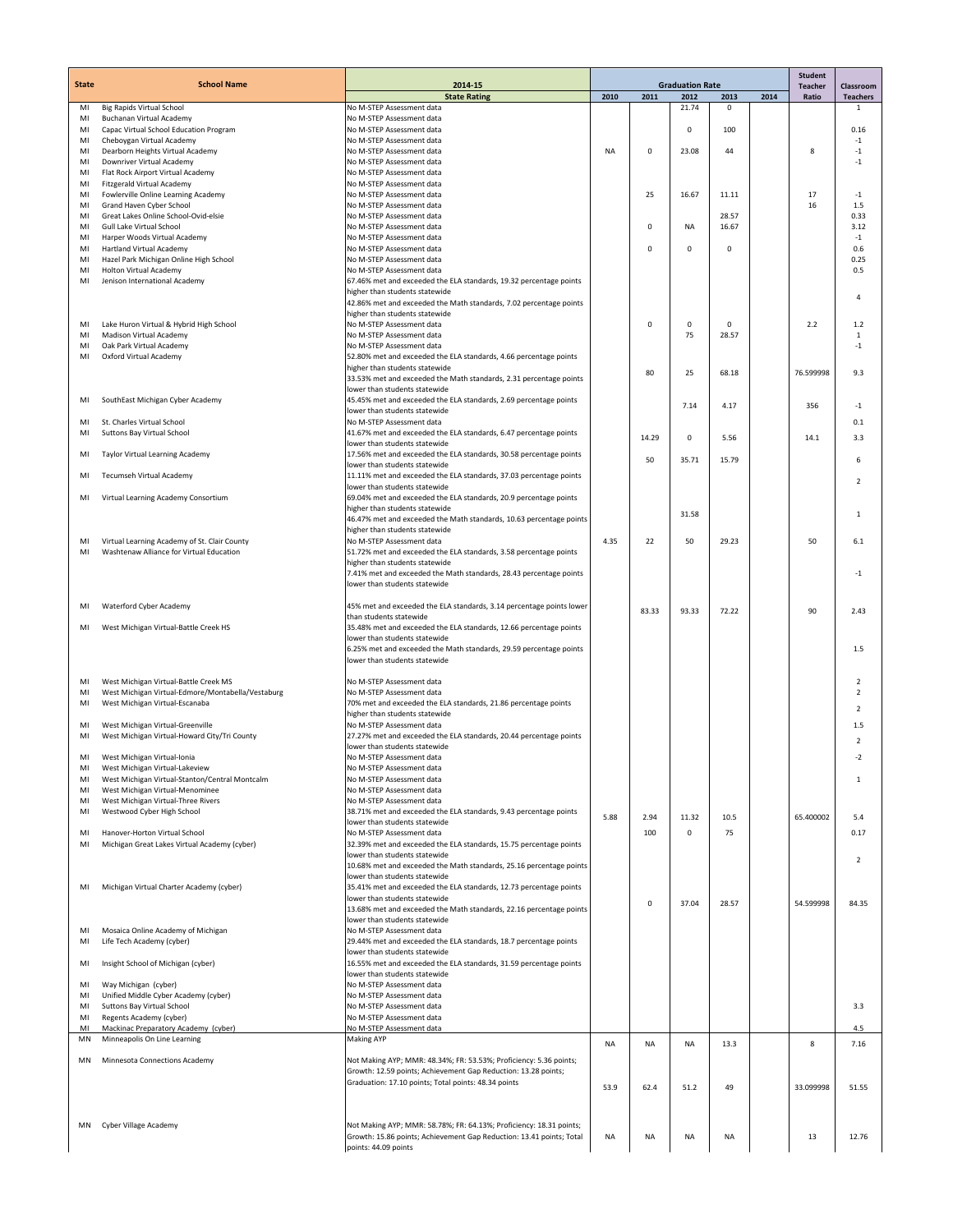|                        | <b>School Name</b>                                                         |                                                                                                                                                                                  |           |           |                                |           |       | <b>Student</b>          |                              |
|------------------------|----------------------------------------------------------------------------|----------------------------------------------------------------------------------------------------------------------------------------------------------------------------------|-----------|-----------|--------------------------------|-----------|-------|-------------------------|------------------------------|
| <b>State</b>           |                                                                            | 2014-15<br><b>State Rating</b>                                                                                                                                                   | 2010      | 2011      | <b>Graduation Rate</b><br>2012 | 2013      | 2014  | <b>Teacher</b><br>Ratio | Classroom<br><b>Teachers</b> |
| ΜN                     | EdVisions Off Campus School                                                | Not Making AYP; MMR: 45.25%; Proficiency: 0 points; Growth: 8.94<br>points; Achievement Gap Reduction: 25 points; Graduation: 25; Total                                          | 7.7       | 10.3      | 16.1                           | 16        |       | 10.1                    | 9.51                         |
| MN                     | eMinnesota Online Academy                                                  | points: 33.94 points<br><b>Making AYP</b>                                                                                                                                        | <b>NA</b> | NA        | <b>NA</b>                      | NA        |       |                         | $-1$                         |
| MN                     | Virtual High School                                                        | Not Making AYP; MMR: 33.02%; FRL 18.44%; Proficiency: 0 points;<br>Growth: 3.63 points; Achievement Gap Reduction: 9.22 points;<br>Graduation: 20.17; Total points: 33.02 points | 15.3      | 16.8      | 19.3                           | 20.8      |       | 42                      | 31.38                        |
| MN                     | Insight School of Minnesota                                                | Not Making AYP; MMR: 21.80%; FR: .48%; Proficiency: 0 points; Growth:<br>0 points; Achievement Gap Reduction: .24 points; Graduation: 21.56;                                     |           |           | 19.5                           |           |       | 32.599998               | 9.9                          |
| MN                     | Minnesota Virtual Academy                                                  | Total points: 21.80 points<br>Not Making AYP; MMR: 50.39%; FR: 42.78%; Proficiency: 4.92 points;<br>Growth: 10.30 points; Achievement Gap Reduction: 25 points; Total            | 33.9      | 30.7      | 37.2                           | 35.1      |       | 28.9                    | 79.97                        |
| MN                     | iQ Academy Minnesota                                                       | points: 50.39 points<br>Not Making AYP; MMR: 58.78%; FR: 4.12%; Proficiency: 0 points;<br>Growth: 3.23 points; Achievement Gap Reduction: 25 points; Total                       | 14        | 25.5      | 27.7                           | 29.1      |       | 20                      | 8.69                         |
| <b>NH</b>              | Virtual Learning Academy Charter School (H)                                | points: 30.29 points<br>Not Rated                                                                                                                                                |           |           | <b>NA</b>                      |           |       |                         | 53.1                         |
| NM                     | New Mexico Connections Academy                                             | Not Rated                                                                                                                                                                        |           |           |                                |           |       |                         | 17.62                        |
| NM                     | Ecademy Virtual High School                                                | Not Rated                                                                                                                                                                        |           |           |                                |           |       |                         | $\Omega$                     |
| NM<br><b>NV</b>        | New Mexico Virtual Academy<br>Washoe Online Learning for the Future (WOLF) | Not Rated<br>Not Rated                                                                                                                                                           |           | 19.8      | <b>NA</b>                      | <b>NA</b> |       |                         | 13.25                        |
| <b>NV</b>              | Nevada Connections Academy                                                 | 2 Stars; (Underperforming; Bottom 5%); Priority School: Participation                                                                                                            |           |           |                                |           |       |                         |                              |
|                        |                                                                            | Warning                                                                                                                                                                          |           | 26.50     | 36.08                          | 33.91     | 37.19 | 37.799999               | 43.25                        |
| NV                     | Beacon Academy of Nevada (formerly Beacon Nevada)                          | 3 Stars                                                                                                                                                                          |           | 16.38     | 14.35                          | 37.61     | 56.52 | 43.900002               | 20.5                         |
| <b>NV</b>              | Clark County Virtual High School Distance (formerly Virtual HS)            | Not rated                                                                                                                                                                        |           | 64.86     | 56.47                          | 70.59     |       |                         | $-1$                         |
| NV                     | Delta Academy                                                              | 2 Stars; (Underperforming; Bottom 5%); Priority School: Participation                                                                                                            |           | 23.08     | 6.47                           | <b>NA</b> | 16.00 | 29.5                    | $\overline{4}$               |
|                        |                                                                            | Warning                                                                                                                                                                          |           |           |                                |           |       |                         |                              |
| <b>NV</b>              | Nevada Virtual Academy                                                     | 2 Stars; (Underperforming; Bottom 5%); Priority School:                                                                                                                          |           | 32.47     | 36.56                          | 52.29     | 56.61 | 40.099998               | 119                          |
| <b>NV</b>              | Odyssey Charter High School                                                | 2 Stars; (Underperforming; Bottom 5%); Priority School: Participation                                                                                                            |           | 45.5      | 38.19                          | <b>NA</b> | 52.48 | 36.599998               | 26.05                        |
| <b>NV</b>              | Odyssey Charter School 6-8                                                 | Warning<br>3 Stars                                                                                                                                                               |           | <b>NA</b> | <b>NA</b>                      | <b>NA</b> |       | 59.8                    | 7.57                         |
| <b>NV</b>              | Odyssey Charter School K-5                                                 | 3 Stars                                                                                                                                                                          |           | <b>NA</b> | <b>NA</b>                      | NA        |       | 8.3000002               | 14.4                         |
| <b>NV</b><br><b>NV</b> | North Star Online School<br>Silver State Charter School                    | Not rated<br>Not rated                                                                                                                                                           |           | 61.3      | 22.41                          | 22.16     | 61.67 | 20.610001               | 20.3                         |
| OH                     | Electronic Classroom of Tomorrow                                           | 46.11% met and exceeded the ELA standards, 24.29 percentage points                                                                                                               |           |           |                                |           |       |                         |                              |
|                        |                                                                            | lower than students statewide                                                                                                                                                    |           | 30.8      | 35.3                           | 38.4      | 38.40 | 15                      | 377.5                        |
|                        |                                                                            | 27.47% met and exceeded the Math standards, 40.69 percentage points                                                                                                              |           |           |                                |           |       |                         |                              |
| OH                     | <b>Buckeye Online School for Success</b>                                   | lower than students statewide<br>50.03% met and exceeded the ELA standards, 20.37 percentage points                                                                              |           |           |                                |           |       |                         |                              |
|                        |                                                                            | lower than students statewide                                                                                                                                                    |           | 36.3      | 43.7                           | 45        |       | 25.5                    | 59.84                        |
|                        |                                                                            | 29.18% met and exceeded the Math standards, 38.98 percentage points                                                                                                              |           |           |                                |           |       |                         |                              |
| OH                     | Ohio Connections Academy                                                   | lower than students statewide<br>76.78% met and exceeded the ELA standards, 6.38 percentage points                                                                               |           |           |                                |           |       |                         |                              |
|                        |                                                                            | higher than students statewide                                                                                                                                                   |           |           |                                |           |       |                         |                              |
|                        |                                                                            | 56.24% met and exceeded the Math standards, 11.92 percentage points                                                                                                              |           | 40.3      | 54.7                           |           |       | 37.799999               | 94.03                        |
|                        |                                                                            | lower than students statewide                                                                                                                                                    |           |           |                                |           |       |                         |                              |
| OH<br>OH               | Provost Academy Ohio (opened 2013-14)<br>Virtual Community School of Ohio  | No PARCC assessment results s were produced<br>48.15% met and exceeded the ELA standards, 22.25 percentage points                                                                |           |           |                                | <b>NA</b> |       |                         | 16.5                         |
|                        |                                                                            | lower than students statewide                                                                                                                                                    |           | 18.3      | 21.5                           | 20.6      |       | 16.799999               | 40.68                        |
|                        |                                                                            | 29.91% met and exceeded the Math standards, 38.25 percentage points                                                                                                              |           |           |                                |           |       |                         |                              |
| OH                     | A.B. Graham Academy (closed 2015)                                          | lower than students statewide<br>No PARCC assessment results s were produced                                                                                                     |           | 47.1      | 52.6                           | 77.40     |       | 56.299999               | $\overline{2}$               |
| OH                     | Akron Digital Academy                                                      | 26.15% met and exceeded the ELA standards, 44.25 percentage points                                                                                                               |           |           |                                |           |       |                         |                              |
|                        |                                                                            | lower than students statewide                                                                                                                                                    |           | 21.1      | 18.3                           |           |       | 20                      | 34.25                        |
|                        |                                                                            | 9.97% met and exceeded the Math standards, 58.19 percentage points<br>lower than students statewide                                                                              |           |           |                                |           |       |                         |                              |
| OH                     | Alternative Education Academy                                              | 49.37% met and exceeded the ELA standards, 20.37 percentage points                                                                                                               |           |           |                                |           |       |                         |                              |
|                        |                                                                            | lower than students statewide                                                                                                                                                    |           | 20.3      | 24.8                           | 26.7      |       | 29                      | 56                           |
|                        |                                                                            | 28.4% met and exceeded the Math standards, 39.76 percentage points<br>lower than students statewide                                                                              |           |           |                                |           |       |                         |                              |
| OH                     | Auglaize County Educational Virtual Academy                                | No PARCC assessment results s were produced                                                                                                                                      |           | 54.9      | 50                             |           |       | 25.4                    | 3.13                         |
| OH                     | Cardington Lincoln Local Digital Academy                                   | No PARCC assessment results s were produced                                                                                                                                      |           | 16.7      | NA                             |           |       | 116.6                   | 0.28                         |
| OH<br>OH               | Fairborn Digital Academy<br>Findlay Digital Academy                        | No PARCC assessment results s were produced<br>56.3% met and exceeded the ELA standards, 14.1 percentage points                                                                  |           | 35.7      | 42.6                           |           |       | 19.4                    | $-9$                         |
|                        |                                                                            | lower than students statewide                                                                                                                                                    |           | 37.9      | 52.4                           |           |       | 27                      | 1.56                         |
|                        |                                                                            | 46.7% met and exceeded the Math standards, 21.46 percentage points                                                                                                               |           |           |                                |           |       |                         |                              |
| OH                     | <b>GOAL Digital Academy</b>                                                | lower than students statewide<br>21.18% met and exceeded the ELA standards, 49.22 percentage points                                                                              |           |           |                                |           |       |                         |                              |
|                        |                                                                            | lower than students statewide                                                                                                                                                    |           | 14.7      | 23.1                           |           |       | 9                       | 34                           |
|                        |                                                                            | 18% met and exceeded the Math standards, 52.4 percentage points                                                                                                                  |           |           |                                |           |       |                         |                              |
| OH                     | Greater Ohio Virtual School                                                | lower than students statewide<br>32.6% met and exceeded the ELA standards, 37.8 percentage points                                                                                |           |           |                                |           |       |                         |                              |
|                        |                                                                            | lower than students statewide                                                                                                                                                    |           | 45.1      | 43.5                           |           |       | 14.3                    | 25.3                         |
|                        |                                                                            | 24.77% met and exceeded the Math standards, 43.39 percentage points                                                                                                              |           |           |                                |           |       |                         |                              |
| OH                     | Lakewood Digital Academy                                                   | lower than students statewide<br>60% met and exceeded the ELA standards, 10.4 percentage points lower                                                                            |           |           |                                |           |       |                         |                              |
|                        |                                                                            | than students statewide                                                                                                                                                          |           | 28.6      | 38.5                           | 33.3      |       | 4.5                     | 13.13                        |
|                        |                                                                            | 33.3% met and exceeded the Math standards, 34.86 percentage points                                                                                                               |           |           |                                |           |       |                         |                              |
| OH                     | Lancaster Digital Academy                                                  | lower than students statewide<br>Not rated                                                                                                                                       |           | 28.9      | NA                             |           |       |                         | $-2$                         |
| OH                     | London Academy                                                             | Not rated                                                                                                                                                                        |           | 17.5      | 23.5                           |           |       |                         | Δ                            |
| OH                     | Lorain K-12 Digital Academy                                                | 37.5% met and exceeded the ELA standards, 32.9 percentage points                                                                                                                 |           |           |                                |           |       |                         |                              |
|                        |                                                                            | lower than students statewide<br>16.5% met and exceeded the Math standards, 51.66 percentage points                                                                              |           |           |                                |           |       |                         | $-1$                         |
|                        |                                                                            | lower than students statewide                                                                                                                                                    |           |           |                                |           |       |                         |                              |
| OH                     | Mahoning Unlimited Classroom                                               | No PARCC assessment results s were produced                                                                                                                                      |           | 20.4      | 17.4                           |           |       | 12                      | 5.59                         |
| OH                     | Marion City Digital Academy                                                | 16.77% met and exceeded the ELA standards, 53.63 percentage points<br>lower than students statewide                                                                              |           |           |                                |           |       |                         |                              |
|                        |                                                                            | 16% met and exceeded the Math standards, 52.16 percentage points                                                                                                                 |           | 6.7       | 7.7                            | 2.3       |       | 16                      | 6.84                         |
|                        |                                                                            | lower than students statewide                                                                                                                                                    |           |           |                                |           |       |                         |                              |
| OH                     | Massillon Digital Academy, Inc.                                            | No PARCC assessment results s were produced                                                                                                                                      |           | 39.4      | 36.5                           |           |       | 7.0999999               | 13                           |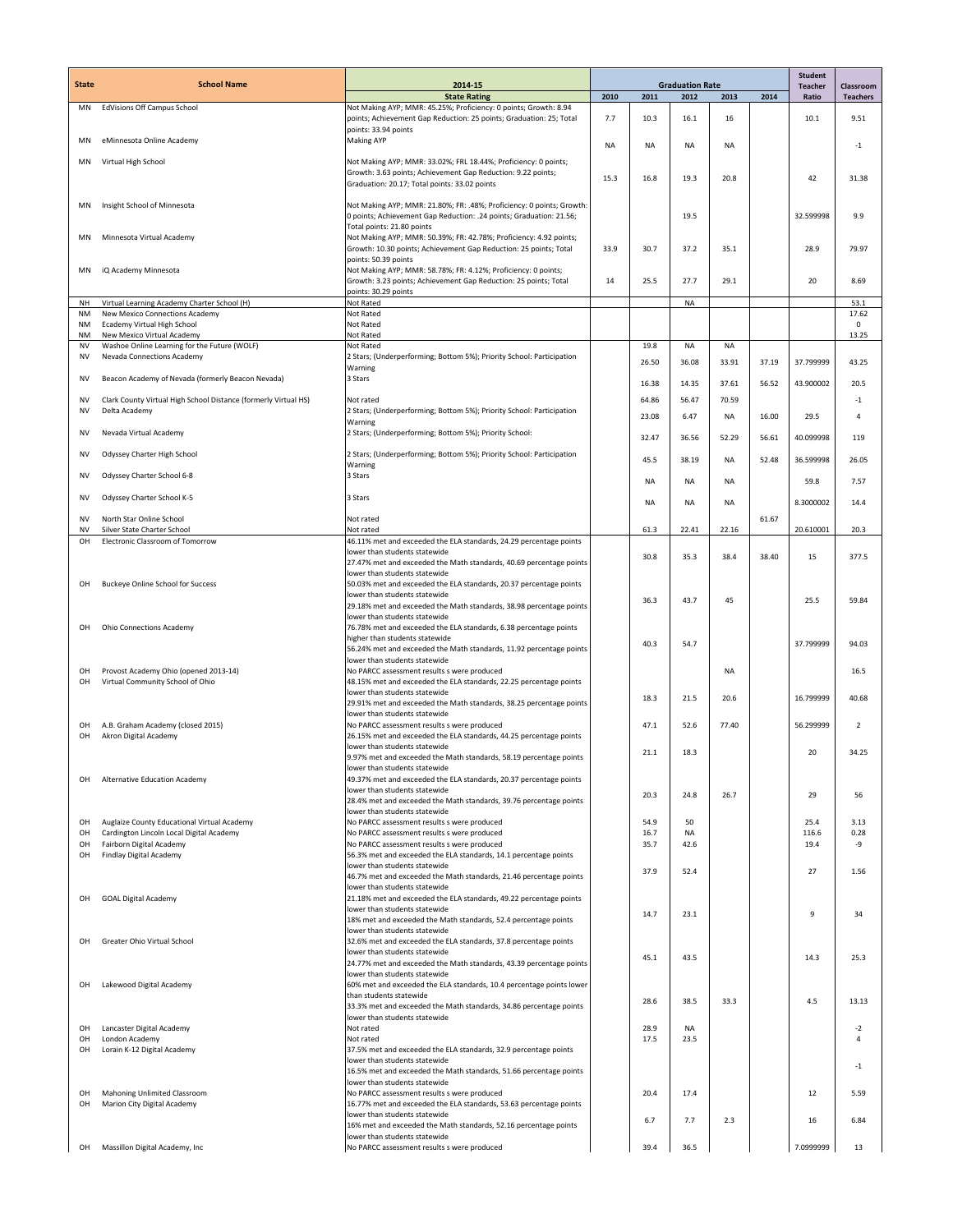| <b>State</b>   | <b>School Name</b>                                                | 2014-15                                                                                              | <b>Graduation Rate</b> |           |                          | <b>Student</b> |      |                         |                              |
|----------------|-------------------------------------------------------------------|------------------------------------------------------------------------------------------------------|------------------------|-----------|--------------------------|----------------|------|-------------------------|------------------------------|
|                |                                                                   | <b>State Rating</b>                                                                                  | 2010                   | 2011      | 2012                     | 2013           | 2014 | <b>Teacher</b><br>Ratio | Classroom<br><b>Teachers</b> |
| OH             | Newark Digital Academy                                            | 37.7% met and exceeded the ELA standards, 32.7 percentage points<br>lower than students statewide    |                        |           |                          |                |      |                         |                              |
|                |                                                                   | 25.47% met and exceeded the Math standards, 42.69 percentage points                                  |                        | 30.4      | 29.1                     | 55.1           |      | 21                      | 18                           |
| OH             |                                                                   | lower than students statewide<br>62.67% met and exceeded the ELA standards, 7.73 percentage points   |                        |           |                          |                |      |                         |                              |
|                | Quaker Digital Academy                                            | lower than students statewide                                                                        |                        | 29.5      | 33.1                     |                |      | 19                      | $-9$                         |
|                |                                                                   | 36.81% met and exceeded the Math standards, 31.35 percentage points                                  |                        |           |                          |                |      |                         |                              |
| OH             | <b>Pleasant Community Digital</b>                                 | lower than students statewide<br>No PARCC assessment results s were produced                         |                        |           |                          |                |      |                         | 5.5                          |
| OH<br>OH       | Southwest Licking Digital Academy                                 | No PARCC assessment results s were produced                                                          |                        | 35.7      | 38.9                     | 68.2           |      | 31                      | 2.9                          |
|                | Treca Digital Academy                                             | 33.72% met and exceeded the ELA standards, 36.68 percentage points<br>lower than students statewide  |                        | 15.9      | 17.3                     |                |      | 90                      | 17.58                        |
|                |                                                                   | 21.03% met and exceeded the Math standards, 47.13 percentage points<br>lower than students statewide |                        |           |                          |                |      |                         |                              |
| OH             | West Central Learning Academy II                                  | 46.75% met and exceeded the ELA standards, 23.65 percentage points                                   |                        |           |                          |                |      |                         |                              |
|                |                                                                   | lower than students statewide                                                                        |                        | 45.3      | 39                       | 59.4           |      | 7.5                     | 8.33                         |
|                |                                                                   | 29.91% met and exceeded the Math standards, 38.25 percentage points<br>lower than students statewide |                        |           |                          |                |      |                         |                              |
| OH             | Insight Schol of Ohio                                             | 31.7% met and exceeded the ELA standards, 38.7 percentage points                                     |                        |           |                          |                |      |                         |                              |
|                |                                                                   | lower than students statewide<br>32.2% met and exceeded the Math standards, 35.96 percentage points  |                        |           |                          | <b>NA</b>      |      |                         | 12.75                        |
|                |                                                                   | lower than students statewide                                                                        |                        |           |                          |                |      |                         |                              |
| OH             | Ohio Virtual Academy                                              | 66.81% met and exceeded the ELA standards, 3.59 percentage points<br>lower than students statewide   |                        |           |                          |                |      |                         |                              |
|                |                                                                   | 54.04% met and exceeded the Math standards, 14.12 percentage points                                  |                        | 33.9      | 41.6                     | 36.6           |      | 50.700001               | 307                          |
|                |                                                                   | lower than students statewide ; Value-added Gain Score: -1.7306                                      |                        |           |                          |                |      |                         |                              |
| $\overline{a}$ | Ohio Connections Academy, Inc.                                    | Value-added gain index: -14.14 ;Value-added Letter Grade: F ;Value-                                  |                        |           |                          |                |      |                         | 94.03                        |
| OH             | Mosaica Online Academy                                            | added Gain Score: 2.1456<br>No PARCC assessment results were produced                                |                        |           |                          | <b>NA</b>      |      |                         |                              |
| OH             | Ohio Distance & Electronic Learning Academy                       | No PARCC assessment results were produced                                                            |                        | <b>NA</b> | NA                       |                |      | 20                      | 34.25                        |
| OH<br>OH       | Virtual High School<br>Youngstown Virtual Academy                 | No PARCC assessment results were produced<br>No PARCC assessment results were produced               |                        |           |                          |                |      |                         | 17<br>$^{\rm -1}$            |
| ОК             | Oklahoma Virtual High School (OKVHS) -Advanced Academics and Epic | Not rated                                                                                            |                        |           | <b>NA</b>                |                |      |                         |                              |
| ок             | Charter School<br>Epic One on One Virtual                         | D; Grade: 63                                                                                         |                        |           |                          |                |      |                         |                              |
|                |                                                                   |                                                                                                      |                        | <b>NA</b> | NA                       | <b>NA</b>      |      | 42                      | $-2$                         |
| ОК             | Oklahoma Connections Academy - ES                                 | D; Grade: 60                                                                                         |                        |           | NA                       | <b>NA</b>      |      |                         |                              |
| OK             | Oklahoma Connections Academy -HS                                  | D; Grade: 64                                                                                         |                        |           |                          |                |      |                         |                              |
| ОК             | Oklahoma Connections Academy -MS                                  | C; Grade: 71                                                                                         |                        |           |                          |                |      |                         |                              |
| OK             | Oklahoma Virtual Academy (Oklahoma Virtual Charter Academy)       | C-; Grade: 70                                                                                        |                        | <b>NA</b> | NA                       | 45.00          |      | 25.799999               |                              |
| OK             | Insight School of Oklahoma-HS                                     | F; Grade: 57                                                                                         |                        |           |                          |                |      |                         |                              |
| ОК             | Insight School of Oklahoma-MS                                     | F; Grade: 44                                                                                         |                        |           |                          |                |      |                         |                              |
| OR             | <b>Oregon Connections Academy</b>                                 | 58.6% met and exceeded the ELA standards, 4.5 percentage points                                      |                        |           |                          |                |      |                         |                              |
|                |                                                                   | higher than students statewide<br>36.0% met and exceeded the Math standards, 4.8 percentage points   | 29.8                   | 33.9      | 45.4                     | 49.00          |      | 36.599998               | 94.05                        |
|                |                                                                   | lower than students statewide                                                                        |                        |           |                          |                |      |                         |                              |
| OR.            | <b>Baker Web Academy</b>                                          | 51.3% met and exceeded the ELA standards, 2.8 percentage points<br>lower than students statewide     |                        |           |                          |                |      |                         |                              |
|                |                                                                   | 25.8% met and exceeded the Math standards, 15 percentage points                                      | 13.90                  | 12.20     | 18.20                    | 19.10          |      | 25.799999               | 14.91                        |
| OR             | Clackamas Web Academy                                             | lower than students statewide<br>56.9% met and exceeded the ELA standards, 2.8 percentage points     |                        |           |                          |                |      |                         |                              |
|                |                                                                   | lower than students statewide                                                                        | 35.8                   | 39.1      | 53.3                     | 54.40          |      | 29                      | 15.1                         |
|                |                                                                   | 21.1% met and exceeded the Math standards, 19.7 percentage points                                    |                        |           |                          |                |      |                         |                              |
| OR             | Estacada Web Academy                                              | lower than students statewide<br>47.6% met and exceeded the ELA standards, 6.5 percentage points     |                        |           |                          |                |      |                         |                              |
|                |                                                                   | lower than students statewide                                                                        |                        |           |                          |                |      |                         |                              |
|                |                                                                   | 16.0% met and exceeded the Math standards, 24.8 percentage points<br>lower than students statewide   | 9.5                    | 19.4      | 16.3                     | 27.20          |      | 23.8                    | 12                           |
| OR             | Gresham-Barlow Web Academy                                        | No assessment results were produced                                                                  | 14.3                   | 20        | 26                       | 32.90          |      | 28.200001               | 10.07                        |
| OR             | Oregon Virtual Education - West                                   | No assessment results were produced                                                                  |                        |           | ц.                       | 0.00           |      |                         | 24.01                        |
| OR             | Insight School of Oregon                                          | 45.6% met and exceeded the ELA standards, 8.5 percentage points<br>lower than students statewide     |                        |           |                          |                |      |                         |                              |
|                |                                                                   | 14.7% met and exceeded the Math standards, 26.1 percentage points                                    |                        |           | <b>NA</b>                | 10.40          |      | 24                      | 14.39                        |
|                |                                                                   | lower than students statewide                                                                        |                        |           |                          |                |      |                         |                              |
| OR             | Oregon Virtual Academy                                            | 49.6% met and exceeded the ELA standards, 4.5 percentage points<br>lower than students statewide     |                        |           |                          |                |      |                         |                              |
|                |                                                                   | 29.7% met and exceeded the Math standards, 11.1 percentage points                                    |                        | <b>NA</b> | $\overline{\phantom{a}}$ | <b>NA</b>      |      | 43.400002               | 43.57                        |
|                |                                                                   | lower than students statewide                                                                        |                        |           |                          |                |      |                         |                              |
| OR.            | Metro East Web Academy                                            | 58.7% met and exceeded the ELA standards, 4.6 percentage points<br>higher than students statewide    |                        |           |                          |                |      |                         |                              |
|                |                                                                   | 26.3% met and exceeded the Math standards, 14.5 percentage points                                    |                        |           |                          |                |      |                         | 10.07                        |
|                |                                                                   | lower than students statewide                                                                        |                        |           |                          |                |      |                         |                              |
| OR             | Hillsboro Online Academy                                          | 61.2% met and exceeded the ELA standards, 7.1 percentage points<br>higher than students statewide    |                        |           |                          |                |      |                         |                              |
|                |                                                                   | 28.2% met and exceeded the Math standards, 12.6 percentage points                                    |                        |           |                          |                |      |                         | $\overline{4}$               |
| PA             | Commonwealth Connections Academy                                  | lower than students statewide<br>Math Median SGP: 45                                                 |                        |           |                          |                |      |                         |                              |
|                |                                                                   |                                                                                                      |                        |           | 80.41                    | 74.82          |      | 24                      | 317.17                       |
| PA             | 21st Century Cyber Charter School                                 | ELA- All Students: %Advanced: 7.4; %Proficient: 46.8%; %Basic: 38.8%;<br>%Below: 6.9; Growth: 57.8   |                        |           |                          |                |      |                         |                              |
|                |                                                                   | Math- All Students: %Advanced: 3.8; %Proficient: 18.8%; %Basic: 33.9%;                               |                        | 66        | 66.86                    | 64.66          |      | 20                      | 39.35                        |
| PA             | Achievement House Cyber Charter School                            | %Below: 43.5; Growth: 50<br>ELA- All Students: %Advanced: 0; %Proficient: 8.2%; %Basic: 50.7%;       |                        |           |                          |                |      |                         |                              |
|                |                                                                   | %Below: 41; Growth: 54.33                                                                            |                        |           | 42.31                    | 48.77          |      | 16.700001               | 59.25                        |
|                |                                                                   | Math- All Students: %Advanced: 0; %Proficient: 0%; %Basic: 10.5%;<br>%Below: 89.5; Growth: 50        |                        |           |                          |                |      |                         |                              |
| PA             | ACT Academy Cyber CS                                              | Building Level Academic Score: 36.1                                                                  |                        |           | NA                       | 2.78           |      |                         | 4.25                         |
|                |                                                                   |                                                                                                      |                        |           |                          |                |      |                         |                              |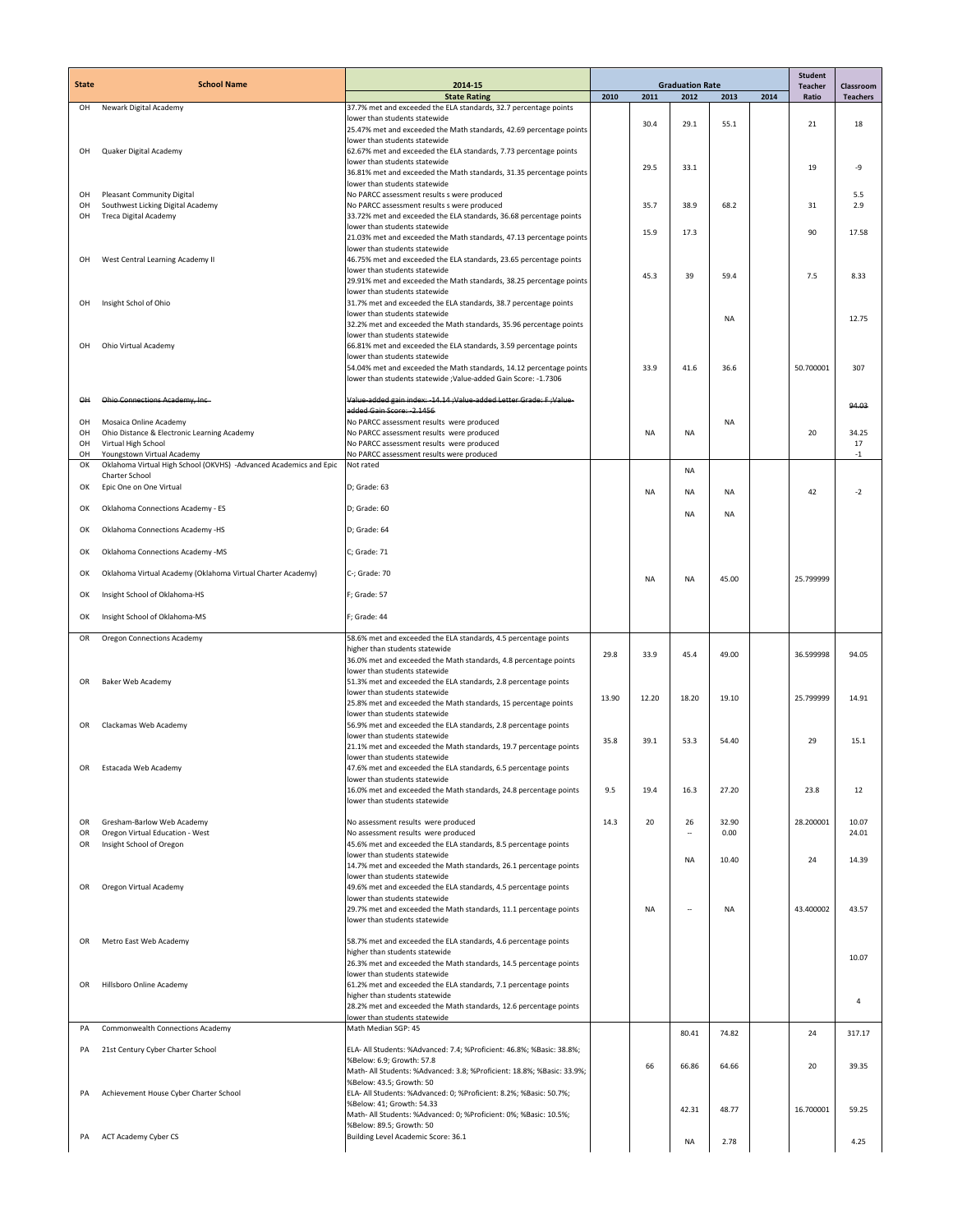| <b>State</b> | <b>School Name</b>                                                          | 2014-15                                                                                                                              | <b>Graduation Rate</b> |           |           | <b>Student</b><br><b>Teacher</b> | <b>Classroom</b> |                |                 |
|--------------|-----------------------------------------------------------------------------|--------------------------------------------------------------------------------------------------------------------------------------|------------------------|-----------|-----------|----------------------------------|------------------|----------------|-----------------|
|              |                                                                             | <b>State Rating</b>                                                                                                                  | 2010                   | 2011      | 2012      | 2013                             | 2014             | Ratio          | <b>Teachers</b> |
| PA           | ASPIRA Bilingual Cyber Charter School                                       | ELA- All Students: %Advanced: 0; %Proficient: 5.4; %Basic: 24.3;<br>%Below: 70.3; Growth: 63                                         |                        |           |           |                                  |                  |                |                 |
|              |                                                                             | Math- All Students: %Advanced: 0; %Proficient: 0; %Basic: 8.1; %Below:<br>91.9; Growth: 50                                           |                        | <b>NA</b> | 47.22     | 20.00                            |                  | 15.9           | 9               |
| PA           | Central Pennsylvania Digital Learning Foundation Charter School             | ELA- All Students: %Advanced: 2.3; %Proficient: 27.9; %Basic: 34.9;                                                                  |                        |           |           |                                  |                  |                |                 |
|              |                                                                             | %Below: 34.9; Growth: 71<br>Math- All Students: %Advanced: 2.3; %Proficient: 16.3; %Basic: 18.6;                                     |                        | 32        | 40        | 42.42                            |                  | 10             | 10.43           |
|              |                                                                             | %Below: 62.8; Growth: 50                                                                                                             |                        |           |           |                                  |                  |                |                 |
| Q₩<br>PA     | Graham Digital Academy (closed)<br>Education Plus Academy Cyber CS          | Not rated<br>ELA- All Students: %Advanced: 2.7; %Proficient: 21.8; %Basic: 36.8;                                                     |                        | 40        | <b>NA</b> | 77.40                            |                  | 27.9           |                 |
|              |                                                                             | %Below: 38.7; Growth: 50                                                                                                             |                        |           | <b>NA</b> | NA                               |                  | 10             | 42.6            |
|              |                                                                             | Math- All Students: %Advanced: .7; %Proficient: 9; %Basic: 18.2;<br>%Below: 72; Growth: 58.67                                        |                        |           |           |                                  |                  |                |                 |
| PA           | Esperanza Cyber CS                                                          | ELA- All Students: %Advanced: 0; %Proficient: 7.7; %Basic: 69.2;                                                                     |                        |           |           |                                  |                  |                |                 |
|              |                                                                             | %Below: 23.1: Growth: NA<br>Math- All Students: %Advanced: 0; %Proficient: 0; %Basic: 15.4; %Below:                                  |                        |           | <b>NA</b> | NA                               |                  | 14             | $-1$            |
| PA           | Greater Johnstown School District's Cyber Academy                           | 84.6; Growth: 58<br>Not rated                                                                                                        |                        |           |           |                                  |                  |                |                 |
| PA           | PA Leadership Charter School                                                | ELA- All Students: %Advanced: 8.3; %Proficient: 36.9; %Basic: 37.5;                                                                  |                        |           |           |                                  |                  |                |                 |
|              |                                                                             | %Below: 17.3; Growth: 50<br>Math- All Students: %Advanced: 6; %Proficient: 16.2; %Basic: 28.4;                                       |                        | 88        | 91.34     | 86.48                            |                  | 15.2           | 142.97          |
|              |                                                                             | %Below: 49.4; Growth: 50                                                                                                             |                        |           |           |                                  |                  |                |                 |
| PA           | PA Virtual Charter School                                                   | ELA- All Students: %Advanced: 11.5; %Proficient: 39.5; %Basic: 34;<br>%Below: 15; Growth: 53.67                                      |                        |           |           |                                  |                  |                |                 |
|              |                                                                             | Math- All Students: %Advanced: 7.1; %Proficient: 17.5; %Basic: 31.3;                                                                 |                        | 66        | 72.94     | 72.98                            |                  | 26.5           | 81.25           |
|              |                                                                             | %Below: 44.2; Growth: 74.5                                                                                                           |                        |           |           |                                  |                  |                |                 |
| PA           | Pittsburgh Online Academy                                                   | ELA- All Students: %Advanced: 4.7; %Proficient: 23.3; %Basic: 46.5;<br>%Below: 25.6; Growth: 67.5                                    |                        |           |           |                                  |                  |                |                 |
|              |                                                                             | Math- All Students: %Advanced: 0; %Proficient: 7; %Basic: 37.2; %Below:                                                              |                        |           |           |                                  |                  |                | $-1$            |
| PA           | SusQ-Cyber Charter School                                                   | 55.8; Growth: 50.5<br>Building Level Academic Score: 45.5                                                                            |                        |           |           |                                  |                  |                |                 |
|              |                                                                             |                                                                                                                                      |                        | 32        | <b>NA</b> | 28.57                            |                  | 14.5           | 12              |
| PA           | The Pennsylvania Cyber Charter School                                       | ELA- All Students: %Advanced: 5.8; %Proficient: 37.9; %Basic: 41.7;<br>%Below: 14.6; Growth: 58.17                                   |                        |           |           |                                  |                  |                |                 |
|              |                                                                             | Math- All Students: %Advanced: 3; %Proficient: 11.5; %Basic: 33.6;                                                                   |                        | 61        | 67.61     | 60.51                            |                  | 16.299999      | 226.75          |
| PA           | Agora Cyber Charter School                                                  | %Below: 51.9; Growth: 50<br>ELA- All Students: %Advanced: 2.8; %Proficient: 22.8; %Basic: 43.5;                                      |                        |           |           |                                  |                  |                |                 |
|              |                                                                             | %Below: 30.9; Growth: 52.17                                                                                                          |                        | 49        | 44.22     | 50.43                            |                  | 41.599998      | 384             |
|              |                                                                             | Math- All Students: %Advanced: 2; %Proficient: 6.9; %Basic: 22.1;<br>%Below: 69; Growth: 50                                          |                        |           |           |                                  |                  |                |                 |
| PA           | PA Distance Learning Charter School                                         | ELA- All Students: %Advanced: 7.4; %Proficient: 19.1; %Basic: 50;<br>%Below: 23.5; Growth: 66                                        |                        |           |           |                                  |                  |                |                 |
|              |                                                                             | Math- All Students: %Advanced: .7; %Proficient: 5.9; %Basic: 16.2;                                                                   |                        | 51        | 70.37     | 55.00                            |                  | 19.299999      | 26              |
| PA           | The SD of Philadelphia Virtual Academy                                      | %Below: 77.2; Growth: 50<br>ELA- All Students: %Advanced: 2; %Proficient: 8; %Basic: 60; %Below:                                     |                        |           |           |                                  |                  |                |                 |
|              |                                                                             | 30; Growth: 55.33                                                                                                                    |                        |           |           |                                  |                  |                | $-1$            |
|              |                                                                             | Math- All Students: %Advanced: 0; %Proficient: 3.8; %Basic: 15.4;<br>%Below: 80.8; Growth: 60                                        |                        |           |           |                                  |                  |                |                 |
| SC           | South Carolina Connections Academy                                          | Absolute Rating: Average; Growth Rating: At-risk; % Exceeding and<br>Ready: 74.2%(English);49.3%(Reading);40.8%(Math); 21.7(Writing) |                        | 34.5      | 30.9      | 30.9                             |                  | 39.700001      | 78.4            |
|              |                                                                             |                                                                                                                                      |                        |           |           |                                  |                  |                |                 |
| SC           | Provost Academy South Carolina                                              | Absolute Rating: Below Average; Growth Rating: Below Average                                                                         |                        | 13.2      | 23.3      | 30.8                             |                  | 132.18         | 24              |
| SC           | South Carolina Calvert Academy                                              | Absolute Rating: Below Average; Growth Rating: Below Average; %                                                                      |                        |           |           |                                  |                  |                |                 |
|              |                                                                             | <b>Exceeding and Ready:</b><br>61.3%(English);26.3%(Reading);20.9%(Math);13.4%(Writing)                                              |                        | N/A       | <b>NA</b> | <b>NA</b>                        |                  | 33.5           | 10.9            |
| SC           | Cyber Academy of South Carolina                                             | Absolute Rating: Below Average; Growth Rating: N/A; % Exceeding and                                                                  |                        |           |           |                                  |                  |                |                 |
|              |                                                                             | Ready: 60.4%(English);33.8%(Reading);22%(Math); 10.5%(Writing)                                                                       |                        |           |           |                                  |                  | 60             | 8               |
| SC           | South Carolina Virtual Charter School                                       | Absolute Rating: Average; Growth Rating: Average; % Exceeding and                                                                    |                        | 17.8      | 24        | NA                               |                  | 45.5           | 84.8            |
|              |                                                                             | Ready: 68.4%(English);34.5%(Reading);31.9%(Math); 14.2(Writing)                                                                      |                        |           |           |                                  |                  |                |                 |
| SD<br>TN     | Shannon County Virtual High School - 08<br>Tennessee Virtual On-Line School | Not rated<br>Composite Score: Not rated; Literacy & Numeracy Student Growth: Not                                                     |                        |           |           |                                  |                  |                | $-1$            |
| TN           | <b>Bradley County Virtual School</b>                                        | rated                                                                                                                                |                        |           | NA        | NA                               |                  |                | $\,1\,$         |
|              |                                                                             | Composite Score: 1; Literacy & Numeracy Student Growth: Level 1                                                                      |                        |           | 50        | 87                               |                  |                | 3               |
| TN           | Robertson County Virtual School                                             | Composite Score: Not rated; Literacy & Numeracy Student Growth: Not<br>rated                                                         |                        |           | 57.1      | 100                              |                  |                | 1               |
| TN           | Tennessee Online Public School                                              | Composite Score: 3; Literacy & Numeracy Student Growth: Level 3                                                                      |                        |           | <b>NA</b> | NA                               |                  |                | 1.5             |
| TN           | Hamilton County Virtual School                                              | Composite Score: Not rated; Literacy & Numeracy Student Growth: Not                                                                  |                        |           |           |                                  |                  |                |                 |
|              |                                                                             | rated                                                                                                                                |                        |           | 0         | 20                               |                  |                | 1               |
| TN           | Memphis Virtual School                                                      | Composite Score: 1; Literacy & Numeracy Student Growth: Level 1                                                                      |                        |           | 3.6       | 18.6                             |                  |                | 13.5            |
| <b>TN</b>    | Metropolitan Nashville Virtual School                                       | Composite Score: 2; Literacy & Numeracy Student Growth: Level 2                                                                      |                        | 88.9      | 60        | 54.5                             |                  | $\overline{7}$ | 6               |
| TN           | Tennessee Virtual Academy (closed in 2015)                                  | Composite Score: 1; Literacy & Numeracy Student Growth: Level 1                                                                      |                        | <b>NA</b> | <b>NA</b> | <b>NA</b>                        |                  | 17             | 120             |
| TX           | Texas Connections Academy @ Houston                                         | <b>Improvement Required</b>                                                                                                          |                        |           |           |                                  |                  |                |                 |
|              |                                                                             |                                                                                                                                      |                        | NA        | <b>NA</b> | NA                               |                  |                | $-1$            |
| TX           | Advanced Virtual Academy-Houston                                            | <b>Improvement Required</b>                                                                                                          |                        | NA        | <b>NA</b> | <b>NA</b>                        |                  | 29.799999      | $-1$            |
| TX           | Texarkana ISD Virtual Academy                                               | Met Standard                                                                                                                         |                        |           | <b>NA</b> | NA                               |                  | 26.4           | 4.5             |
| TX           | Texas Online Preparatory Middle                                             | Met Standard                                                                                                                         |                        |           |           |                                  |                  |                | $-1$            |
| TX           | Texas Online Preparatory HS                                                 | Met Standard                                                                                                                         |                        |           |           |                                  |                  |                |                 |
|              |                                                                             |                                                                                                                                      |                        |           |           |                                  |                  |                | $-1$            |
| UT           | <b>Utah Connections Academy</b>                                             | Grade: D; Growth Points: 102; Achievement Points: 99; All Students<br>Growth: 66; Below Proficient Growth: 36                        |                        | <b>NA</b> | <b>NA</b> |                                  | 36.00            | 34.900002      | 16.38           |
| UT           | Alianza Academy                                                             | Grade: D; Growth Points: 131; Achievement Points: 58;All Students                                                                    |                        |           | <b>NA</b> |                                  |                  | 41.5           | 14.44           |
| UT           | Mountain Heights Academy (formerly Open High School of Utah)                | Growth: 87; Below Proficient Growth: 44<br>Grade: D; Growth Points: 137; Achievement Points: 146; All Students                       |                        | <b>NA</b> | 52        | 45                               | 60.00            | 16             | 21.55           |
| UT           | Utah Virtual Academy                                                        | Growth: 91;Below Proficient Growth:46<br>Grade: D; Growth Points: 108; Achievement Points: 76; All Students                          |                        |           |           |                                  |                  |                |                 |
|              |                                                                             | Growth: 70;Below Proficient Growth: 38                                                                                               | 37                     | 27        | 31        | 33                               | 34.00            | 39.700001      | 59.49           |
| WA           | Bethel Online Academy (closed 2012)                                         | Not rated                                                                                                                            |                        |           |           |                                  |                  |                |                 |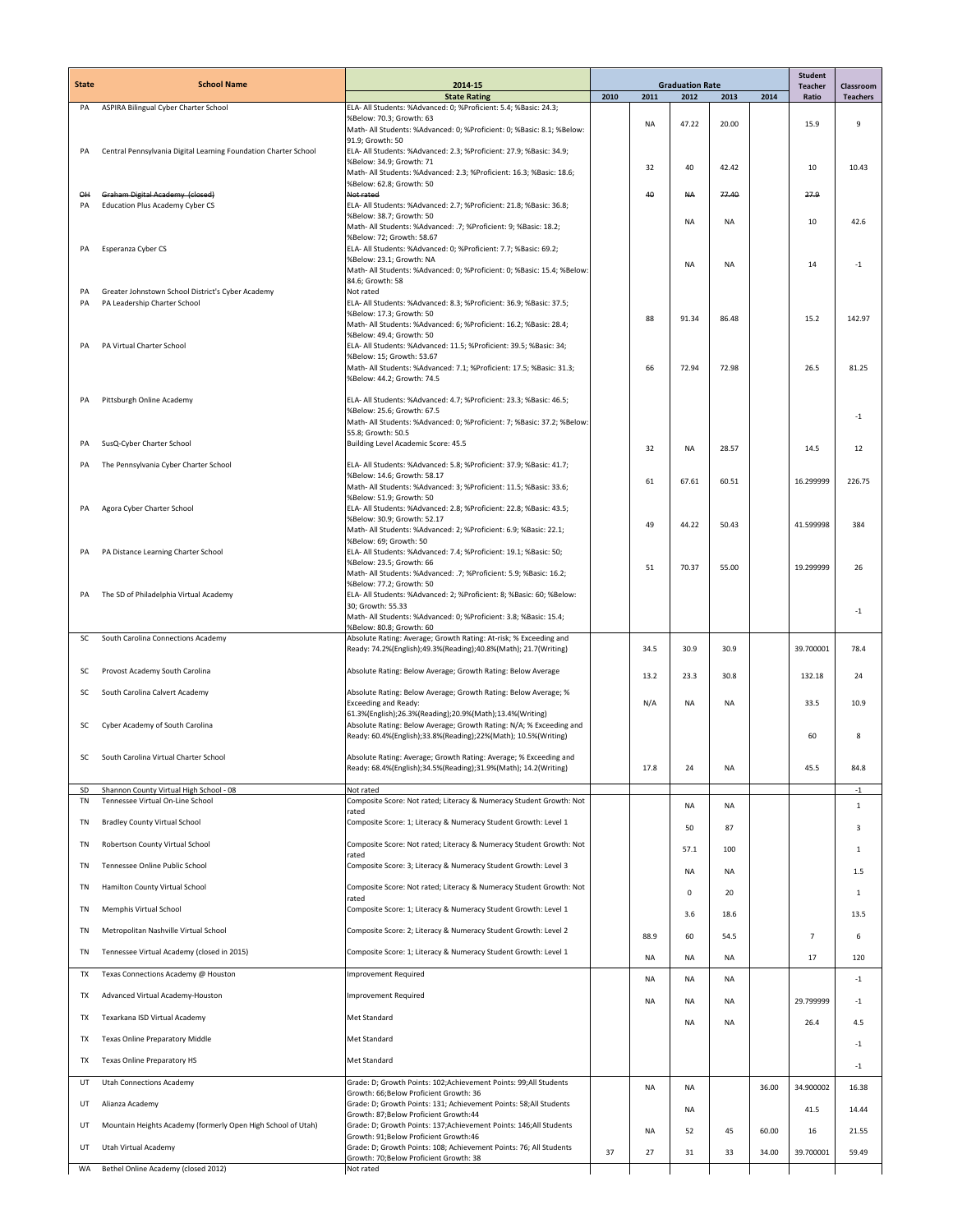|                 |                                                                                                |                                                                                   | <b>Graduation Rate</b> |           |            |      | <b>Student</b> |                         |                              |
|-----------------|------------------------------------------------------------------------------------------------|-----------------------------------------------------------------------------------|------------------------|-----------|------------|------|----------------|-------------------------|------------------------------|
| <b>State</b>    | <b>School Name</b>                                                                             | 2014-15<br><b>State Rating</b>                                                    | 2010                   | 2011      | 2012       | 2013 | 2014           | <b>Teacher</b><br>Ratio | Classroom<br><b>Teachers</b> |
| WA              | Lewis River Academy-Woodland                                                                   | Not rated                                                                         |                        |           |            |      |                | 31                      | $-1$                         |
| <b>WA</b><br>WA | Marysville On-Line Move Up Program                                                             | Not rated<br>Not rated                                                            |                        | 27.1      | 24.1       |      |                | 28.200001<br>25         | $-1$<br>$-1$                 |
| <b>WA</b>       | Central Kitsap (CK) Online Academy<br>Eastmont Columbia Virtual Academy                        | Not rated                                                                         |                        | 100       | 50         |      |                |                         | $-1$                         |
| <b>WA</b>       | Federal Way Internet Academy                                                                   | Met All AYP Targets in Math: No ; Met All AYP Targets in Reading: No              |                        |           |            |      |                | 23                      |                              |
|                 |                                                                                                |                                                                                   |                        |           |            |      |                |                         |                              |
| WA<br>WA        | Kelso Virtual Academy<br>Mid-Columbia Partnership Virtual School-Kennewick                     | Not rated<br>Met All AYP Targets in Math: No ; Met All AYP Targets in Reading: No |                        | NA        | 40         |      |                | 7.52                    | $-1$                         |
|                 |                                                                                                |                                                                                   |                        | NA        | 100        |      |                | 37                      | $-1$                         |
| WA              | Northshore Online School                                                                       | Not rated                                                                         |                        |           |            |      |                |                         | $-1$                         |
| WA              | Oasis K-12 (Orcas Island District)                                                             | Met All AYP Targets in Math: No ; Met All AYP Targets in Reading: No              |                        |           |            |      |                | 35                      | $-1$                         |
| WA              | Olympia Regional Learning Academy (ORLA)                                                       | Met All AYP Targets in Math: No ; Met All AYP Targets in Reading: No              |                        | 22.2      | NA         |      |                | 33                      | $-1$                         |
|                 |                                                                                                |                                                                                   |                        |           |            |      |                |                         |                              |
| WA              | Vancouver Virtual Learning Academy                                                             | Made AYP Overall: No; In Improvement: Step 2                                      |                        |           |            |      |                | 48.400002               | $-1$                         |
| <b>WA</b>       | Insight School of Washington- Quillayute District                                              | Met All AYP Targets in Math: No ; Met All AYP Targets in Reading: No              |                        | 19.1      | 19.1       |      |                | 38.599998               | $-1$                         |
|                 |                                                                                                |                                                                                   |                        |           |            |      |                |                         |                              |
| WA              | Columbia Virtual Academy - Kettle Falls                                                        | Made AYP Overall: No; In Improvement: Step 3                                      |                        | 33.3      | 50         |      |                | 46.400002               | $-1$                         |
| WA              | Columbia Virtual Academy-Cascade                                                               | Not rated                                                                         |                        |           | <b>NA</b>  |      |                | 49.8                    | $-1$                         |
| WA              | Columbia Virtual Academy-Colville (closed 2012)                                                | Not rated                                                                         |                        |           |            |      |                |                         |                              |
| <b>WA</b>       | Columbia Virtual Academy-Lopez<br>Columbia Virtual Academy-Orient                              | Not rated                                                                         |                        |           |            |      |                | 49.8                    |                              |
| WA              |                                                                                                | Made AYP Overall: No; In Improvement: Step 1                                      |                        | NA        | <b>NA</b>  |      |                | 43.299999               | $-1$                         |
| <b>WA</b>       | Columbia Virtual Academy-SCSD (closed 2013)                                                    | Not rated                                                                         |                        |           | <b>NA</b>  |      |                | 105                     | -2                           |
| WA              | Columbia Virtual Academy-Valley                                                                | Made AYP Overall: No; In Improvement: Step 2                                      |                        |           |            |      |                | 48.799999               | -1                           |
| WA              | Columbia Virtual Academy-Sultan                                                                | Made AYP Overall: No; In Improvement: Step 2                                      |                        |           |            |      |                |                         |                              |
|                 |                                                                                                |                                                                                   |                        |           |            |      |                |                         |                              |
| WA              | Freeman Columbia Virtual Academy (closed 2014)                                                 | Not rated                                                                         |                        | 66.7      | <b>NA</b>  |      |                | 49.8                    | $-1$                         |
| WA<br>WA        | HomeLink/Columbia Virtual Academy-Walla Walla<br>iQ Academy Washington                         | Not rated<br>Met All AYP Targets in Math: No ; Met All AYP Targets in Reading: No |                        | NA        | NA         |      |                | 25.299999               | $-1$                         |
|                 |                                                                                                |                                                                                   |                        | 40        | 10         |      |                | 51                      | $-1$                         |
| WA              | Onalaska Virtual School/CVA Onalaska                                                           | Made AYP Overall: Yes; In Improvement: No                                         |                        | 12.5      | 12.5       |      | 75.00          | 49                      | $-1$                         |
| <b>WA</b>       | Three Rivers Home Link                                                                         | Met All AYP Targets in Math: No ; Met All AYP Targets in Reading: No              |                        |           |            |      |                |                         |                              |
|                 |                                                                                                |                                                                                   |                        | 55.6      | 91.7       |      |                | 46.099998               | $-1$                         |
| WA              | Washington Virtual Academy-Steilacoom Historical School District                               | Not rated                                                                         |                        |           |            |      |                |                         |                              |
|                 | (closed 2012)                                                                                  |                                                                                   |                        |           |            |      |                |                         |                              |
| WA<br>WA        | Washington Virtual Academy -Monroe (closed 2015)<br>Washington Virtual Academy Omak Elementary | Not rated<br>Met All AYP Targets in Math: No ; Met All AYP Targets in Reading: No |                        |           | NA         |      |                | 26                      | $-1$                         |
|                 |                                                                                                |                                                                                   |                        | <b>NA</b> | NA         |      |                | 24.700001               | $-1$                         |
| WA              | Washington Virtual Academy Omak High School                                                    | Met All AYP Targets in Math: No ; Met All AYP Targets in Reading: No              |                        | NA        | 23.8       |      |                | 25                      | $-1$                         |
| WA              | Washington Virtual Academy Omak Middle School                                                  | Met All AYP Targets in Math: No ; Met All AYP Targets in Reading: No              |                        |           |            |      |                |                         |                              |
|                 |                                                                                                |                                                                                   |                        | 22.2      | <b>NA</b>  |      |                | 29.299999               | $-1$                         |
| WA              | Yakima Online                                                                                  | Met All AYP Targets in Math: No ; Met All AYP Targets in Reading: No              |                        |           |            |      |                |                         | $^{\rm -1}$                  |
| WI              | <b>Wisconsin Connections Academy</b>                                                           | Not rated                                                                         |                        | <b>NA</b> | <b>NA</b>  |      |                | 41.69                   |                              |
| WI              | 21st Century eSchool                                                                           | Not rated                                                                         |                        | NA        | ΝA         |      |                | 100.5                   | $-1$                         |
| WI              | Advanced Learning Academy of Wisconsin                                                         | Not rated                                                                         |                        | <b>NA</b> | NA         |      |                | 14.4                    | 2.6                          |
| WI              | Appleton eSchool                                                                               | Not rated                                                                         |                        | NA        | <b>NA</b>  |      |                | 9                       | 2.9                          |
| WI              | <b>ARISE Virtual Academy</b><br>Bridges Virtual Academy/Charter School                         | Not rated                                                                         |                        | NA        | ΝA         |      |                | 22.1                    | 3.54                         |
| WI<br>WI        | Cameron Academy of Virtual Education (CAVE)                                                    | Not rated<br>Not rated                                                            |                        | NA        | <b>NA</b>  |      |                | 47.3                    | 7.8<br>3.64                  |
| WI              | <b>CRE8 Charter School</b>                                                                     | Not rated                                                                         |                        | NA        | ΝA         |      |                | 15                      | 4.11                         |
| WI              | Elhorn Options Virtual School                                                                  | Not rated                                                                         |                        |           |            |      |                |                         |                              |
| WI              | George D. Warriner High School for Personalized Learning                                       | Not rated                                                                         |                        | NA        | NA         |      |                | 58.3                    | 6.6                          |
| WI              | George D. Warriner Middle School                                                               | Not rated                                                                         |                        | NA        | <b>NA</b>  |      |                | 61.599998               | 2.6                          |
| WI              | Gillett's Occupation and Leadership (GOAL)                                                     | Not rated                                                                         |                        | <b>NA</b> | <b>NA</b>  |      |                | 9.8000002               | 4.45                         |
| WI              | Hayward Center for Individualized Learning HACIL Virtual Charter School Not rated              |                                                                                   |                        | <b>NA</b> | NA         |      |                | 25                      | 9.65                         |
| WI              | Island City Virtual Academy                                                                    | Not rated                                                                         |                        | <b>NA</b> | NA         |      |                | 20                      | $-2$                         |
| WI              | JEDI Virtual High School (closed 2012)                                                         | Not rated                                                                         |                        | NA        | <b>NA</b>  |      |                |                         |                              |
| WI              | Kenosha eSchool                                                                                | Not rated                                                                         |                        | NA        | <b>NA</b>  |      |                | 15                      |                              |
| WI              | KM Global Charter School for Leadership and Innovation                                         | Not rated                                                                         |                        | NA        | NA         |      |                | 18.200001               | 2.34                         |
| WI<br>WI        | Link2Learn Virtual Charter School<br>Mighty River Academy of Virtual Education                 | Not rated<br>Not rated                                                            |                        | NA        | NA         |      |                | 29                      | $-1$<br>1.04                 |
| WI              | Milwaukee Community Cyber (MC2) High School                                                    | Not rated                                                                         |                        | <b>NA</b> | NA         |      |                | 24.6                    | 6                            |
| WI              | Monroe Independent Virtual Charter High School                                                 | Not rated                                                                         |                        | NA        | 63.1       |      |                | 40.200001               | 3.82                         |
| WI              | Portage Virtual School (closed in 2014)                                                        | Not rated                                                                         |                        |           |            |      |                | 150                     | $-1$                         |
| WI              | Rural Virtual Academy                                                                          | Not rated                                                                         |                        | NA        | NA         |      |                | 131.60001               | 2.86                         |
| WI              | Wauwatosa Virtual Academy                                                                      | Not rated<br>Not rated                                                            |                        |           |            |      |                |                         | 0.05                         |
| WI<br>WI        | iForward (formerly Insight School of Wisconsin)<br><b>Beloit Virtual School</b>                | Not rated                                                                         |                        | 22        | 36.5<br>NA |      |                | 35.5<br>15              | 11.93<br>$-1$                |
| WI              | Spooner Area Virtual Education Academy                                                         | Not rated                                                                         |                        |           |            |      |                |                         | 0.3                          |
| WI              | Wisconsin Virtual Learning (WVL)                                                               | Not rated                                                                         |                        | 54.1      | 83.90      |      |                | 39.6                    | 14.15                        |
| WI              | Winconsin Virtual Academy (WIVA)- KG-8                                                         | Not rated                                                                         |                        |           |            |      |                |                         | $-2$                         |
| WI<br>WI        | Winconsin Virtual Academy High (WIVA)<br>iQ Academy Wisconsin/ eAchieve Academy                | Not rated<br>Not rated                                                            |                        | NA        | 75.8       |      |                | 45                      | $-2$<br>22.13                |
| WY              | Wyoming Connections Academy (WyCA)                                                             | Not rated                                                                         |                        |           |            |      |                | 25                      |                              |
| WY              | Wyoming Virtual Academy (WyVA)                                                                 | Not rated                                                                         |                        |           |            |      |                | 25                      |                              |
| WY              | Campbell County Virtual School (CCVS)                                                          | Not rated                                                                         |                        | <b>NA</b> |            |      |                | 25                      | 99.81                        |
| WY              | Wyoming e-Academy of Virtual Education (WeAVE)                                                 | Not rated                                                                         |                        |           |            |      |                | 25                      | $-2$                         |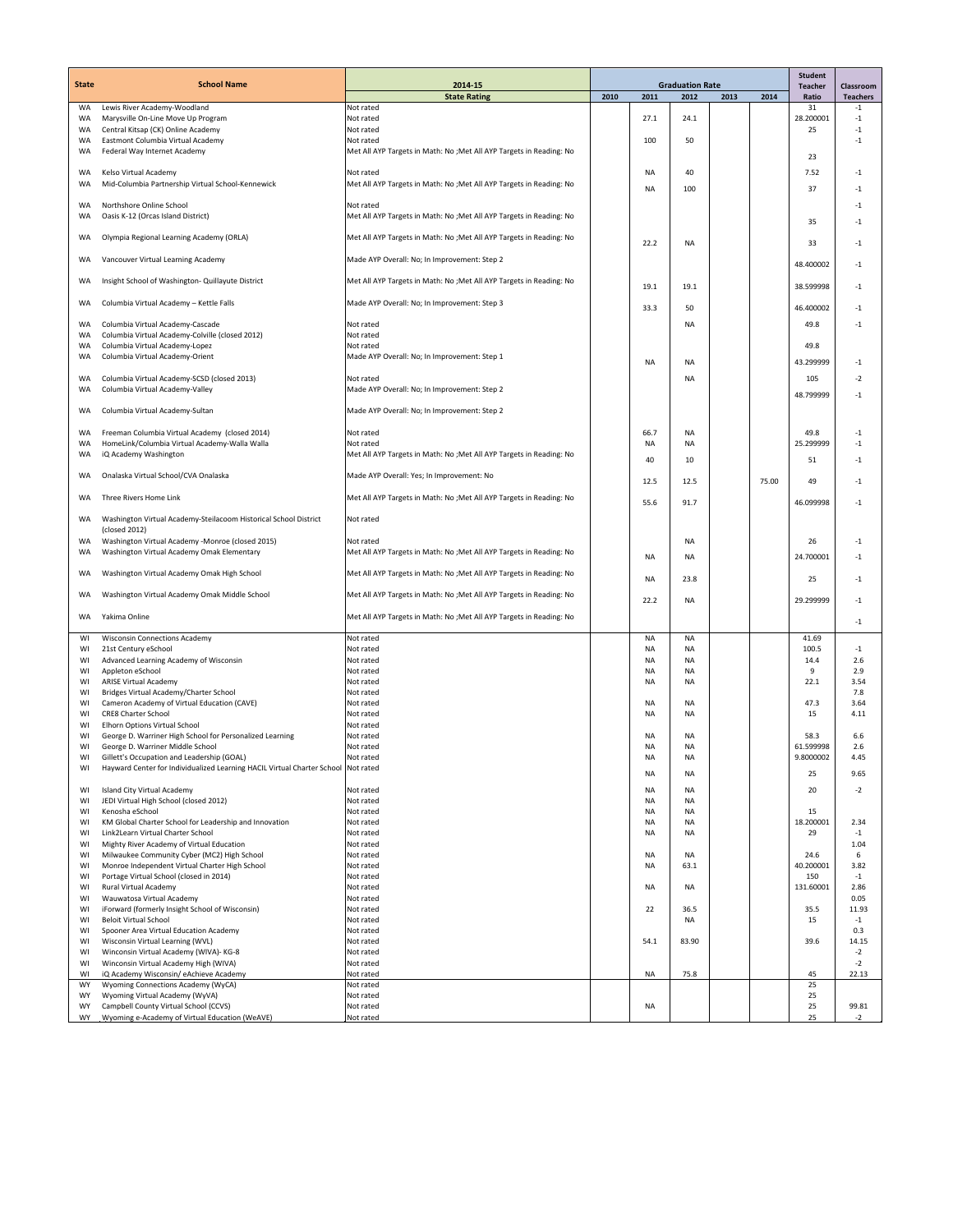## Appendix C2. Measures of School Performance: State Performance Ratings, Adequate Yearly Progress Status,

and Graduation Rates —Blended Learning Schools

|              |                                                           | 2014-15                                                                                                                                                                                                                                                                                                                                                                                                          | <b>Graduation Rate</b> |      |       | <b>Student</b>          |                              |
|--------------|-----------------------------------------------------------|------------------------------------------------------------------------------------------------------------------------------------------------------------------------------------------------------------------------------------------------------------------------------------------------------------------------------------------------------------------------------------------------------------------|------------------------|------|-------|-------------------------|------------------------------|
| <b>State</b> | <b>School Name</b>                                        | <b>State Rating</b>                                                                                                                                                                                                                                                                                                                                                                                              | 2012                   | 2013 | 2014  | <b>Teacher</b><br>Ratio | Classroom<br><b>Teachers</b> |
| AK           | Fast Track Virtual (formerly Ketchikan<br>Correspondence) | Not rated                                                                                                                                                                                                                                                                                                                                                                                                        | 21.43                  |      | 20.00 |                         | 3.4                          |
| AZ           | Hope High School Online                                   | Not rated                                                                                                                                                                                                                                                                                                                                                                                                        | 28.3                   | 11   |       |                         | $-1$                         |
| AZ           | Humanities and Sciences Academy Arizona                   | Not rated                                                                                                                                                                                                                                                                                                                                                                                                        | 38.3                   | 31   |       |                         | $-1$                         |
| AZ           | EdOptions AOI Program (EdOptions High School<br>Online)   | District-wide performance: 26% not passing (minimally<br>Proficient); 22% (partially proficient); 39% proficient; 13% highly<br>proficient                                                                                                                                                                                                                                                                       | 70.09                  | 15   |       |                         | $-1$                         |
| AZ           | Florence Virtual Academy                                  | ELA School-wide performance: 61% not passing (minimally<br>Proficient); 30% (partially proficient); 9% proficient<br>Statewide performance: 42% not passing (minimally Proficient);<br>23% (partially proficient); 28% proficient; 7% proficient<br>District-wide performance: 44% not passing (minimally<br>Proficient); 27% (partially proficient); 25% proficient; 4% highly<br>proficient                    | 81.09                  | 49   |       |                         | $-1$                         |
| AZ           | Gilbert Global Academy High School                        | ELA School-wide performance: 28% not passing (minimally<br>Proficient); 31% (partially proficient); 36% proficient; 5% highly<br>proficient<br>Statewide performance: 42% not passing (minimally Proficient);<br>23% (partially proficient); 28% proficient; 7% proficient<br>District-wide performance: 26% not passing (minimally<br>Proficient); 24% (partially proficient); 38% proficient;11%<br>proficient |                        | 65   |       |                         | 0.76                         |
| AZ           | Marana Distance Learning                                  | ELA School-wide performance: 14% not passing (minimally<br>Proficient); 12% (partially proficient); 28% proficient; 47% highly<br>proficient<br>Statewide performance: 42% not passing (minimally Proficient);<br>23% (partially proficient); 28% proficient; 7% proficient<br>District-wide performance: 35% not passing (minimally<br>Proficient); 27% (partially proficient); 31% proficient;7%<br>proficient | 11.8                   | 5    |       |                         | $-1$                         |
| AZ           | Mesa Distance Learning Program                            | ELA School-wide performance: 38% not passing (minimally<br>Proficient); 26% (partially proficient); 28% proficient; 8% highly<br>proficient<br>Statewide performance: 42% not passing (minimally Proficient);<br>23% (partially proficient); 28% proficient; 7% proficient<br>District-wide performance: 42% not passing (minimally<br>Proficient); 25% (partially proficient); 27% proficient; 7%<br>proficient | $\mathbf 0$            | 5    |       |                         | $\overline{2}$               |
| AZ           | Pvonline                                                  | ELA School-wide performance: 48% not passing (minimally<br>Proficient); 24% (partially proficient); 18% proficient; 10%<br>proficient<br>Statewide performance: 42% not passing (minimally Proficient);<br>23% (partially proficient); 28% proficient; 7% proficient<br>District-wide performance: 34% not passing (minimally<br>Proficient); 24% (partially proficient); 33% proficient; 9%<br>proficient       |                        | 71   |       |                         | 12.6                         |
| AZ           | Red Rock Academy                                          | Not rated                                                                                                                                                                                                                                                                                                                                                                                                        |                        | 46   |       |                         | 0.5                          |
| AZ           | Scottsdale Online Learning                                | ELA School-wide performance: 16% not passing (minimally<br>Proficient); 34% (partially proficient); 38% proficient; 13%<br>proficient<br>Statewide performance: 42% not passing (minimally Proficient);<br>23% (partially proficient); 28% proficient; 7% proficient<br>District-wide performance: 28% not passing (minimally<br>Proficient); 24% (partially proficient); 36% proficient; 12%<br>proficient      |                        | 48   |       |                         | $\overline{7}$               |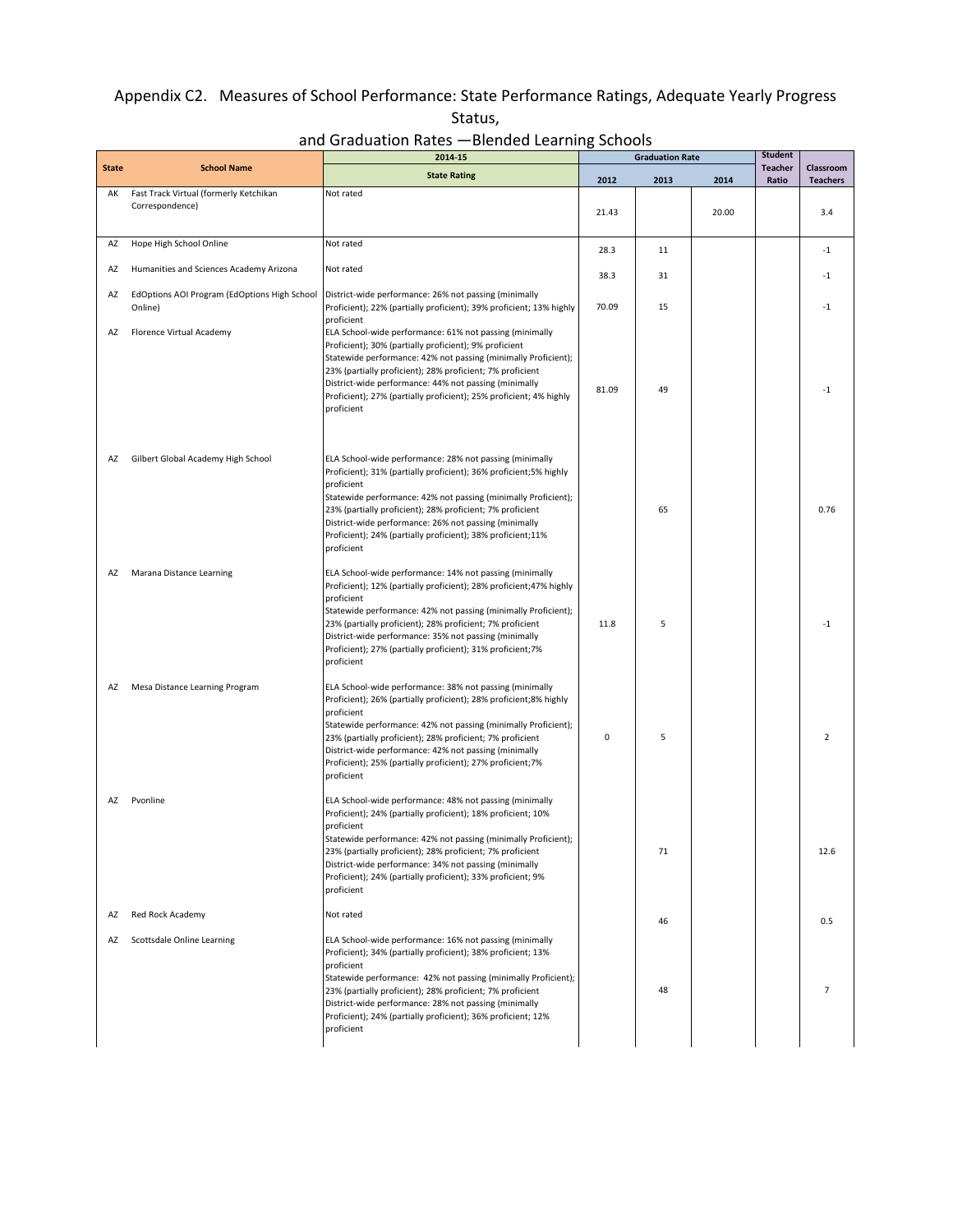|              |                                                                 | 2014-15                                                                                                                                                                                                                                                                                                                                                                                       | <b>Graduation Rate</b> |      |       | <b>Student</b>          |                              |
|--------------|-----------------------------------------------------------------|-----------------------------------------------------------------------------------------------------------------------------------------------------------------------------------------------------------------------------------------------------------------------------------------------------------------------------------------------------------------------------------------------|------------------------|------|-------|-------------------------|------------------------------|
| <b>State</b> | <b>School Name</b>                                              | <b>State Rating</b>                                                                                                                                                                                                                                                                                                                                                                           | 2012                   | 2013 | 2014  | <b>Teacher</b><br>Ratio | Classroom<br><b>Teachers</b> |
| AZ           | Taylion Virtual High School of Arizona                          | ELA School-wide performance: 81% not passing (minimally<br>Proficient); 6% (partially proficient); 13% proficient<br>Statewide performance: 42% not passing (minimally Proficient);<br>23% (partially proficient); 28% proficient; 7% proficient<br>District-wide performance: 63% not passing (minimally<br>Proficient); 22% (partially proficient); 11% proficient; 4% highly<br>proficient | 42.6                   | 20   |       |                         | $-1$                         |
| AZ           | Pinnacle Virtual High School Tempe West                         | ELA School-wide performance: 67% not passing (minimally<br>Proficient); 14% (partially proficient); 12% proficient; 6% highly<br>proficient<br>Statewide performance: 42% not passing (minimally Proficient);<br>23% (partially proficient); 28% proficient; 7% proficient<br>District-wide performance: 85% not passing (minimally<br>Proficient); 11% (partially proficient); 2% proficient | 16.4                   | 20   |       |                         | $-1$                         |
| AZ           | Alternative Computerized Education (ACE)<br>Charter High School | C-Alt<br>ELA School-wide performance: 84% not passing (minimally<br>Proficient); 11% (partially proficient); 5% proficient<br>Statewide performance: 42% not passing (minimally Proficient);<br>23% (partially proficient); 28% proficient; 7% proficient<br>District-wide performance: 83% not passing (minimally<br>Proficient); 13% (partially proficient); 5% proficient                  |                        |      | 37.00 |                         | $-1$                         |
| CA           | Delta Charter Online                                            | 20% met and exceeded the ELA standards, 24 percentage points                                                                                                                                                                                                                                                                                                                                  |                        |      |       |                         |                              |
|              |                                                                 | lower than students statewide<br>12% met and exceeded the Math standards, 21 percentage                                                                                                                                                                                                                                                                                                       |                        |      |       |                         |                              |
|              |                                                                 | points lower than students statewide                                                                                                                                                                                                                                                                                                                                                          |                        |      |       |                         |                              |
| CA           | Dunlap Leadership Academy                                       | 59% met and exceeded the ELA standards, 15 percentage points                                                                                                                                                                                                                                                                                                                                  |                        |      |       |                         |                              |
|              |                                                                 | higher than students statewide<br>10% met and exceeded the Math standards, 23 percentage                                                                                                                                                                                                                                                                                                      |                        |      |       | 46.5                    | 1                            |
|              |                                                                 | points lower than students statewide                                                                                                                                                                                                                                                                                                                                                          |                        |      |       |                         |                              |
| CA           | EDUHSD Virtual Academy at Shenandoah                            | 77% met and exceeded the ELA standards, 13 percentage points                                                                                                                                                                                                                                                                                                                                  |                        |      |       |                         |                              |
|              |                                                                 | higher than students statewide                                                                                                                                                                                                                                                                                                                                                                | 92.31                  |      |       | 15                      | 3.65                         |
|              |                                                                 | 41% met and exceeded the Math standards, 8 percentage points<br>lower than students statewide                                                                                                                                                                                                                                                                                                 |                        |      |       |                         |                              |
| CA           | Tehama eLearning Academy (TeLA)                                 | No CAASPP results s were produced                                                                                                                                                                                                                                                                                                                                                             | <b>NA</b>              |      |       | 23.3                    |                              |
| CA           | Ihigh Virtual Academy                                           | No CAASPP results s were produced                                                                                                                                                                                                                                                                                                                                                             | <b>NA</b>              |      |       | 22.1                    | 8.87                         |
| CA           | California Virtual Academy at Maricopa                          | 32% met and exceeded the ELA standards, 12 percentage points                                                                                                                                                                                                                                                                                                                                  |                        |      |       |                         |                              |
|              |                                                                 | lower than students statewide                                                                                                                                                                                                                                                                                                                                                                 |                        |      |       | 23.23                   | 41.99                        |
|              |                                                                 | 20% met and exceeded the Math standards, 13 percentage                                                                                                                                                                                                                                                                                                                                        |                        |      |       |                         |                              |
|              | California Virtual Academy at Maricopa High                     | points lower than students statewide<br>53% met and exceeded the ELA standards, 9 percentage points                                                                                                                                                                                                                                                                                           |                        |      |       |                         |                              |
|              |                                                                 | higher than students statewide                                                                                                                                                                                                                                                                                                                                                                |                        |      |       |                         |                              |
|              |                                                                 | 14% met and exceeded the Math standards, 19 percentage                                                                                                                                                                                                                                                                                                                                        |                        |      |       |                         |                              |
| CA           | San Francisco Flex Academy                                      | points lower than students statewide<br>38% met and exceeded the ELA standards, 6 percentage points                                                                                                                                                                                                                                                                                           |                        |      |       |                         |                              |
|              |                                                                 | lower than students statewide                                                                                                                                                                                                                                                                                                                                                                 |                        |      |       |                         | 14                           |
|              |                                                                 | 8% met and exceeded the Math standards, 25 percentage points                                                                                                                                                                                                                                                                                                                                  |                        |      |       |                         |                              |
| CA           | Chaffey District Online High                                    | lower than students statewide<br>74% met and exceeded the ELA standards, 30 percentage points                                                                                                                                                                                                                                                                                                 |                        |      |       |                         |                              |
|              |                                                                 | higher than students statewide                                                                                                                                                                                                                                                                                                                                                                |                        |      |       |                         | 3.48                         |
|              |                                                                 | 32% met and exceeded the Math standards, 1 percentage point<br>lower than students statewide                                                                                                                                                                                                                                                                                                  |                        |      |       |                         |                              |
| CA           | Capistrano Virtual/home                                         | 84% met and exceeded the ELA standards, 40 percentage points                                                                                                                                                                                                                                                                                                                                  |                        |      |       |                         |                              |
|              |                                                                 | higher than students statewide                                                                                                                                                                                                                                                                                                                                                                |                        |      |       |                         | 3.85                         |
|              |                                                                 | 69% met and exceeded the Math standards, 13 percentage<br>points higher than students statewide                                                                                                                                                                                                                                                                                               |                        |      |       |                         |                              |
| CA           | Lancaster Alternative And Virtual Academies                     | 11% met and exceeded the ELA standards, 33 percentage points                                                                                                                                                                                                                                                                                                                                  |                        |      |       |                         |                              |
|              |                                                                 | lower than students statewide                                                                                                                                                                                                                                                                                                                                                                 |                        |      |       |                         | 5                            |
|              |                                                                 | 5% met and exceeded the Math standards, 28 percentage points<br>lower than students statewide                                                                                                                                                                                                                                                                                                 |                        |      |       |                         |                              |
| CA           | Academy of Arts and Sciences Del Mar                            | 47% met and exceeded the ELA standards, 3 percentage points                                                                                                                                                                                                                                                                                                                                   |                        |      |       |                         |                              |
|              | Elementary                                                      | higher than students statewide                                                                                                                                                                                                                                                                                                                                                                |                        |      |       |                         | 6.36                         |
|              |                                                                 | 34% met and exceeded the Math standards, 1 percentage point<br>higher than students statewide                                                                                                                                                                                                                                                                                                 |                        |      |       |                         |                              |
| CA           | Academy of Arts and Sciences Del Mar Middle                     | 52% met and exceeded the ELA standards, 8 percentage points                                                                                                                                                                                                                                                                                                                                   |                        |      |       |                         |                              |
|              | and High School                                                 | higher than students statewide<br>15% met and exceeded the Math standards, 18 percentage point                                                                                                                                                                                                                                                                                                |                        |      |       |                         | 8.99                         |
|              |                                                                 | lower than students statewide                                                                                                                                                                                                                                                                                                                                                                 |                        |      |       |                         |                              |
| CA           | Juan Bautista De Anza Charter School                            | 33% met and exceeded the ELA standards, 11 percentage points                                                                                                                                                                                                                                                                                                                                  |                        |      |       |                         |                              |
|              |                                                                 | lower than students statewide<br>9% met and exceeded the Math standards, 24 percentage points                                                                                                                                                                                                                                                                                                 |                        |      |       |                         | 1.69                         |
|              |                                                                 | lower than students statewide                                                                                                                                                                                                                                                                                                                                                                 |                        |      |       |                         |                              |
| CA           | <b>Rivercrest Preparatory</b>                                   | 35% met and exceeded the ELA standards, 9 percentage points                                                                                                                                                                                                                                                                                                                                   |                        |      |       |                         |                              |
|              |                                                                 | lower than students statewide<br>13% met and exceeded the Math standards, 20 percentage                                                                                                                                                                                                                                                                                                       |                        |      |       |                         | 0.52                         |
|              |                                                                 | points lower than students statewide                                                                                                                                                                                                                                                                                                                                                          |                        |      |       |                         |                              |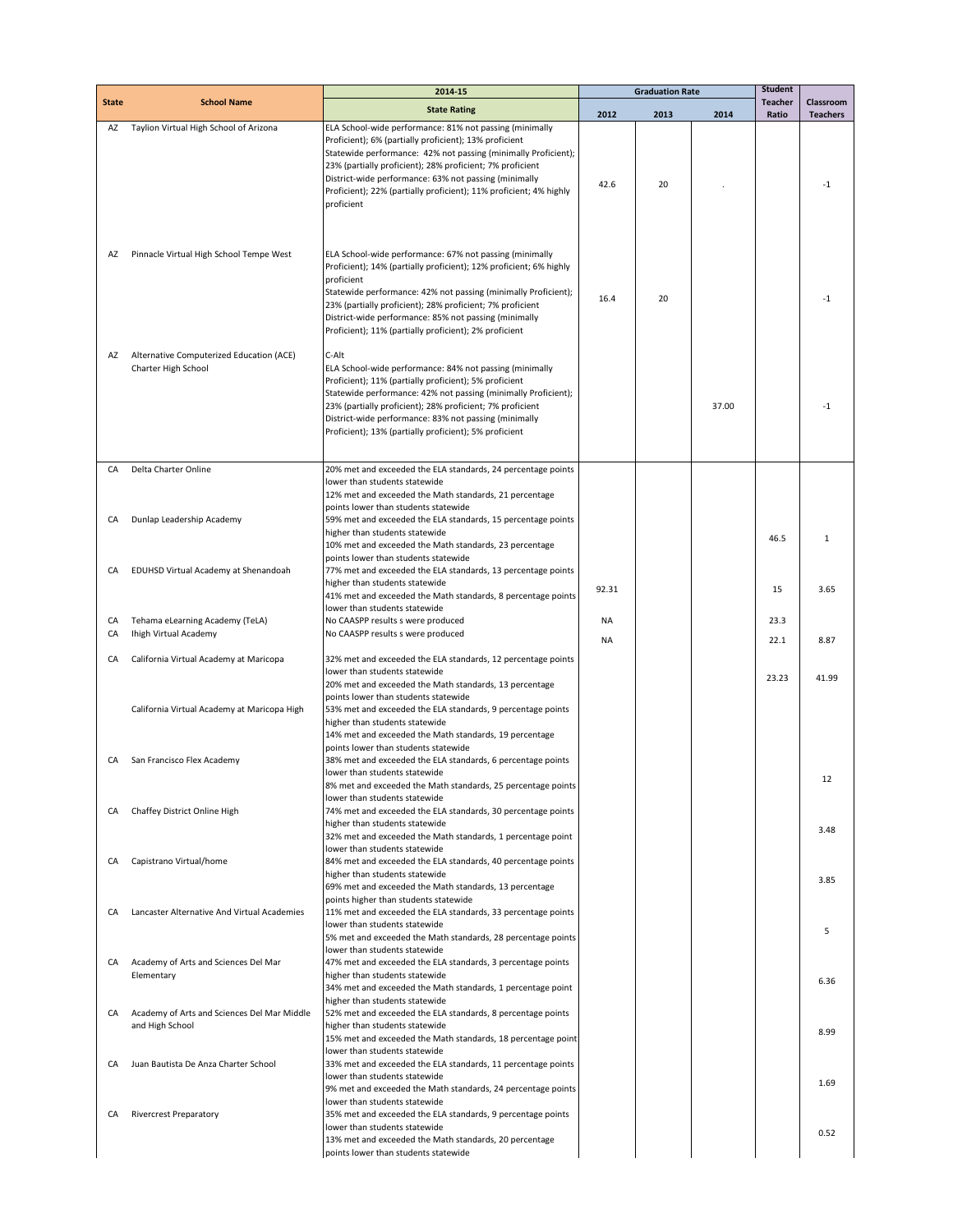|              |                                                           | 2014-15                                                                                              | <b>Graduation Rate</b> |       |      | <b>Student</b>          |                              |
|--------------|-----------------------------------------------------------|------------------------------------------------------------------------------------------------------|------------------------|-------|------|-------------------------|------------------------------|
| <b>State</b> | <b>School Name</b>                                        | <b>State Rating</b>                                                                                  | 2012                   | 2013  | 2014 | <b>Teacher</b><br>Ratio | Classroom<br><b>Teachers</b> |
| CA           | Moreno Valley Online Academy                              | 27% met and exceeded the ELA standards, 17 percentage points                                         |                        |       |      |                         |                              |
|              |                                                           | lower than students statewide                                                                        |                        |       |      |                         | 5                            |
|              |                                                           | 11% met and exceeded the Math standards, 22 percentage                                               |                        |       |      |                         |                              |
|              |                                                           | points lower than students statewide                                                                 |                        |       |      |                         |                              |
| CA           | Paradise eLearning Charter Academy                        | 38% met and exceeded the ELA standards, 6 percentage points                                          |                        |       |      |                         |                              |
|              |                                                           | lower than students statewide<br>5% met and exceeded the Math standards, 28 percentage points        |                        |       |      |                         | 2.5                          |
|              |                                                           | lower than students statewide                                                                        |                        |       |      |                         |                              |
| CA           | Snowline Virtual                                          | 32% met and exceeded the ELA standards, 12 percentage points                                         |                        |       |      |                         |                              |
|              |                                                           | lower than students statewide                                                                        |                        |       |      |                         | 4.26                         |
|              |                                                           | 29% met and exceeded the Math standards, 4 percentage points                                         |                        |       |      |                         |                              |
|              |                                                           | lower than students statewide                                                                        |                        |       |      |                         |                              |
| CA<br>CA     | Rocketship Mateo Sheedy Elementary<br>Si Si Puede Academy | No CAASPP results s were produced<br>No CAASPP results s were produced                               |                        |       |      |                         | 16<br>18                     |
| CA           | Rocketship Los Suenos Academy                             | 25% met and exceeded the ELA standards, 19 percentage points                                         |                        |       |      |                         |                              |
|              |                                                           | lower than students statewide                                                                        |                        |       |      |                         |                              |
|              |                                                           | 39% met and exceeded the Math standards, 6 percentage points                                         |                        |       |      |                         | 17                           |
|              |                                                           | higher than students statewide                                                                       |                        |       |      |                         |                              |
| CA           | Rocketship Mosaic Elementary                              | 42% met and exceeded the ELA standards, 2 percentage points                                          |                        |       |      |                         |                              |
|              |                                                           | lower than students statewide                                                                        |                        |       |      |                         | 17                           |
|              |                                                           | 59% met and exceeded the Math standards, 26 percentage<br>points higher than students statewide      |                        |       |      |                         |                              |
| CA           | Rocketship Discovery Prep                                 | 30% met and exceeded the ELA standards, 14 percentage points                                         |                        |       |      |                         |                              |
|              |                                                           | lower than students statewide                                                                        |                        |       |      |                         |                              |
|              |                                                           | 44% met and exceeded the Math standards, 11 percentage                                               |                        |       |      |                         | 18                           |
|              |                                                           | points higher than students statewide                                                                |                        |       |      |                         |                              |
| CA           | Rocketship Brilliant Minds                                | 26% met and exceeded the ELA standards, 18 percentage points                                         |                        |       |      |                         |                              |
|              |                                                           | lower than students statewide                                                                        |                        |       |      |                         | 11                           |
|              |                                                           | 51% met and exceeded the Math standards, 18 percentage                                               |                        |       |      |                         |                              |
| CA           | Rocketship Alma Academy                                   | points higher than students statewide<br>42% met and exceeded the ELA standards, 2 percentage points |                        |       |      |                         |                              |
|              |                                                           | lower than students statewide                                                                        |                        |       |      |                         |                              |
|              |                                                           | 46% met and exceeded the Math standards, 13 percentage                                               |                        |       |      |                         | 16                           |
|              |                                                           | points higher than students statewide                                                                |                        |       |      |                         |                              |
| CA           | Rocketship Spark Academy                                  | 47% met and exceeded the ELA standards, 3 percentage points                                          |                        |       |      |                         |                              |
|              |                                                           | higher than students statewide                                                                       |                        |       |      |                         | 14.5                         |
|              |                                                           | 68% met and exceeded the Math standards, 35 percentage                                               |                        |       |      |                         |                              |
| CA           | <b>Fuerza Community Prep</b>                              | points higher than students statewide<br>No CAASPP results s were produced                           |                        |       |      |                         |                              |
| CO           | 70 Online                                                 | 23.4% met and exceeded the ELA standards, 16.21 percentage                                           |                        |       |      |                         |                              |
|              |                                                           | points lower than students statewide                                                                 | <b>NA</b>              | 30.8  |      | 50.6                    | 7.11                         |
|              |                                                           |                                                                                                      |                        |       |      |                         |                              |
| CO           | TCA College Pathways (The Classical Academy               | No CMAS PARCC Spring Results                                                                         | 73.3                   | 78.40 |      | 20.8                    | 19.77                        |
|              | College Pathways)                                         |                                                                                                      |                        |       |      |                         |                              |
| co           | Denver Online High School (Online High School)            | 49.67% met and exceeded the ELA standards, 10.06 percentage                                          | 46.3                   | 47.6  |      | 17                      | 3                            |
|              |                                                           | points lower than students statewide<br>41.41% met and exceeded the ELA standards, 1.8 percentage    |                        |       |      |                         |                              |
| co           | Falcon Virtual Academy                                    | points higher than students statewide                                                                |                        |       |      |                         |                              |
|              |                                                           | 17.89% met and exceeded the Math standards, 9.29 percentage                                          | 85.7                   | 92.3  |      | 41.9                    | 14.59                        |
|              |                                                           | points lower than students statewide                                                                 |                        |       |      |                         |                              |
| CO           | Guided Online Academic Learning (GOAL)                    | 8.9% met and exceeded the ELA standards, 30.71 percentage                                            |                        |       |      |                         |                              |
|              | Academy                                                   | points lower than students statewide                                                                 | 19.4                   | 27.1  |      | 23.5                    |                              |
|              |                                                           | 1% met and exceeded the Math standards, 26.18 percentage                                             |                        |       |      |                         |                              |
|              |                                                           | points lower than students statewide                                                                 |                        |       |      |                         |                              |
| CO           | Hope Online Learning Academy                              | 11.41% met and exceeded the ELA standards, 28.2 percentage<br>points lower than students statewide   |                        |       |      |                         |                              |
|              |                                                           | 6.98% met and exceeded the Math standards, 20.2 percentage                                           | 38.3                   | 37.8  |      | 113                     | 10.85                        |
|              |                                                           | points lower than students statewide                                                                 |                        |       |      |                         |                              |
|              |                                                           |                                                                                                      |                        |       |      |                         |                              |
| CO           | Jeffco's 21st Century Virtual Academy                     | 40.82% met and exceeded the ELA standards, 1.21 percentage                                           |                        |       |      |                         |                              |
|              |                                                           | points higher than students statewide                                                                | 28.6                   | 37.1  |      | 17.3                    | 15.8                         |
|              |                                                           | 14.85% met and exceeded the Math standards, 12.33                                                    |                        |       |      |                         |                              |
| co           | JEFFCO'S 21ST CENTURY VIRTUAL ACADEMY K-6                 | percentage points lower than students statewide<br>No CMAS PARCC Spring Results                      |                        |       |      |                         |                              |
|              |                                                           |                                                                                                      |                        |       |      |                         |                              |
| co           | PSD Global Academy (PSD Online Academy)                   | No CMAS PARCC Spring Results                                                                         |                        |       |      |                         |                              |
|              |                                                           |                                                                                                      | 28                     | 35.5  |      | 35                      | 7.25                         |
| co           | Colorado Prep Academy                                     | 30.62% met and exceeded the ELA standards, 8.99 percentage                                           |                        |       |      |                         |                              |
|              |                                                           | points lower than students statewide                                                                 |                        |       |      |                         |                              |
|              |                                                           | 17.5% met and exceeded the Math standards, 9.68 percentage                                           |                        |       |      |                         |                              |
| HI           | Kihei Public Charter School                               | points lower than students statewide                                                                 |                        |       |      |                         | 29.25                        |
| IL           | Pathways in Education HS                                  | Not rated                                                                                            |                        |       |      |                         | $-1$                         |
| IL           | Pathways in Education Avondale HS                         | Not rated                                                                                            |                        |       |      |                         |                              |
| IN           | Nexus Academy of Indianapolis                             |                                                                                                      |                        |       |      |                         | 4.52                         |
| MI           | Blended Learning Academies Credit Recovery                | No M-STEP Assessment data                                                                            |                        |       |      |                         |                              |
|              | High School                                               |                                                                                                      |                        |       |      |                         |                              |
| MI           | Icademy Global (cyber)                                    | 42.10% met and exceeded the ELA standards, 6.04 percentage                                           |                        |       |      |                         |                              |
|              |                                                           | points lower than students statewide<br>32.68% met and exceeded the Math standards, 3.16 percentage  |                        |       |      |                         | 8.75                         |
|              |                                                           | points lower than students statewide                                                                 |                        |       |      |                         |                              |
|              |                                                           |                                                                                                      |                        |       |      |                         |                              |